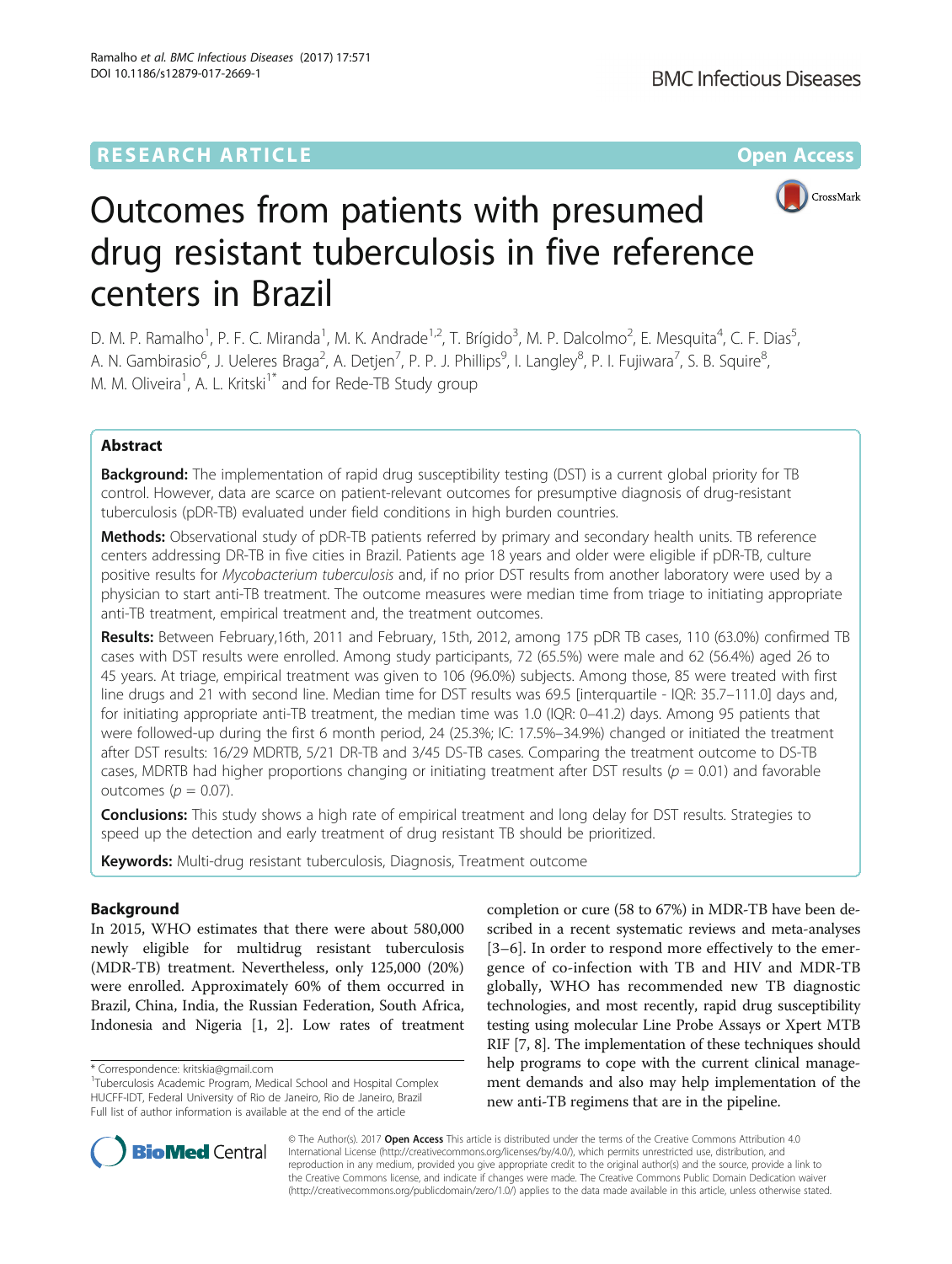However, only a handful studies of the clinical impact on adult patients with a presumed diagnosis of drugresistant tuberculosis (DR-TB) under field conditions in high burden countries have been published regarding the incorporation of new molecular technologies for TB diagnosis.

Clinicians often start empirical TB treatment regimens before culture and DST results become available. There are several reasons for this, including the fact that culture and DST results often take a long time and, sometimes, do not even become available at all. This tradition of empirical treatment has major implications on the impact of newer and more sensitive diagnostic tests with faster laboratory turnaround times [\[9](#page-11-0)–[19](#page-11-0)].

In Brazil, much advancement in tuberculosis control in the past 10 years have been described. Despite all this progress, some very serious obstacles still need to be addressed, including the low rate of detection of drugresistant TB and, also, the high morbidity and mortality rate among MDR-TB cases [\[20\]](#page-11-0). In 2012, culture was performed in 17.4% of TB cases reported. Only 28.1% of those cases were previously treated TB cases. MTBDRplus, Xpert™ MTB/Rif and MGIT960 have been commercialized in Brazil, even though without being formally incorporated into the public health system for the diagnosis of DR/ MDR-TB. Still, no data is available regarding the use of these new diagnostic technologies in public TB reference centers that manage DR/MDR-TB. In 2015, plans were made to implement Xpert™ MTB/Rif in 90 municipalities, covering 55% of the TB burden in the country. According to this, it was expected that the detection of DR-TB cases would increase 3 to 4 fold [[21](#page-11-0)]. In order to assist the impact evaluation of the incorporation of these new molecular tests in the Brazilian Unified Health System (SUS), the International Union Against Tuberculosis and Lung Disease (The Union), through the TREAT TB initiative, the Brazilian Network of Tuberculosis Research (REDE-TB) and, the Academic Tuberculosis Program of the Federal University of Rio de Janeiro, proposed a crossover randomized pragmatic clinical trial (Register N. RBR-4rprbd). Prior to this trial an observational and descriptive baseline study among pDR-TB cases evaluated in State Reference Centers has been completed and is reported here. The objectives of this observational study were to describe the clinical and laboratory management of patients with pDR-TB and to describe risk factors for DR/MDR-TB in patients attending DR-TB reference centers in four Brazilian states.

#### Methods

#### Setting

Five sites from four different regions in Brazil were included: inpatient services at Hospital Sanatorio Partenon-Secretaria Estadual de Saúde do Rio Grande do Sul (HU-SES-RGS), Hospital Messejana – Secretaria Estadual do Ceará (HM-SES-CE), Instituto Estadual Ary Parreiras – Secretaria Estadual do Rio de Janeiro (IETAP-SES-RJ), outpatient services at Instituto Clemente Ferreira – Secretaria Estadual de São Paulo (ICF-SES-SP) and, Centro de Referência Hélio Fraga – Fundação Oswaldo Cruz – Rio de Janeiro (CRPHF-Fiocruz-RJ).

#### **Participants**

Eligible participants were any patients aged 18 years and older with cough for 3 weeks or more and, in accordance with national guidance [\[22\]](#page-11-0), with the presence of at least one of the following social-clinical conditions defining them as pDR TB at triage as follows: (a) suspected retreatment failure or previous treatment default; (b) HIV seropositive subjects, c) close contact with smear positive MDR-TB cases, (d) homeless or e) hospitalization in TB reference centers. All participants gave written Informed Consent. Subjects were excluded if they: (a) had DST results (drug resistant or drug sensitive) from another laboratory that had been used by an attending physician to start anti-TB treatment at triage; (b) had no laboratory assessment of the drug sensitivity confirmation of M. tuberculosis; (c) were harboring environmental mycobacteria and, (d) had no clinical and/or laboratory results available in the medical records.

#### Data collection

Local study staff was comprised by one of each of the following: a attending physician, a nurse, and a laboratory technician that belonged to the professional staff of the Health Unit. During the study period, the survey was carried out by the study staff on all presumed drug resistant TB that fulfilled the eligibility criteria and was attended consecutively in five Health Units. Prospectively, routinely collected clinical data were extracted onto a Study Form from patient registers and clinical records. Patient registers contained information on all included patients listed in consecutive order with name, age, sex, address, phone number, type of patients (previous treatment classification) and date of diagnosis (when available). Also, it was collected from medical records, clinical data, socio-demographics, previous treatment failures or defaults, HIV status and hospitalization. Clinical samples collected in Health Units were sent to a local laboratory using standard practice. Laboratories issued results according to routine procedures. All clinical samples from these 5 sites were sent to the local Mycobacterial Laboratory for smear microscopy, culture, drug susceptibility testing and identification at species level. Participants were assigned to have their samples submitted to the following routine bacteriological tests: BACTEC™ MGIT 960™ Mycobacterial Detection System (MGIT960) or Lowenstein-Jensen (LJ)/Ogawa Kudo (OK) and Proportion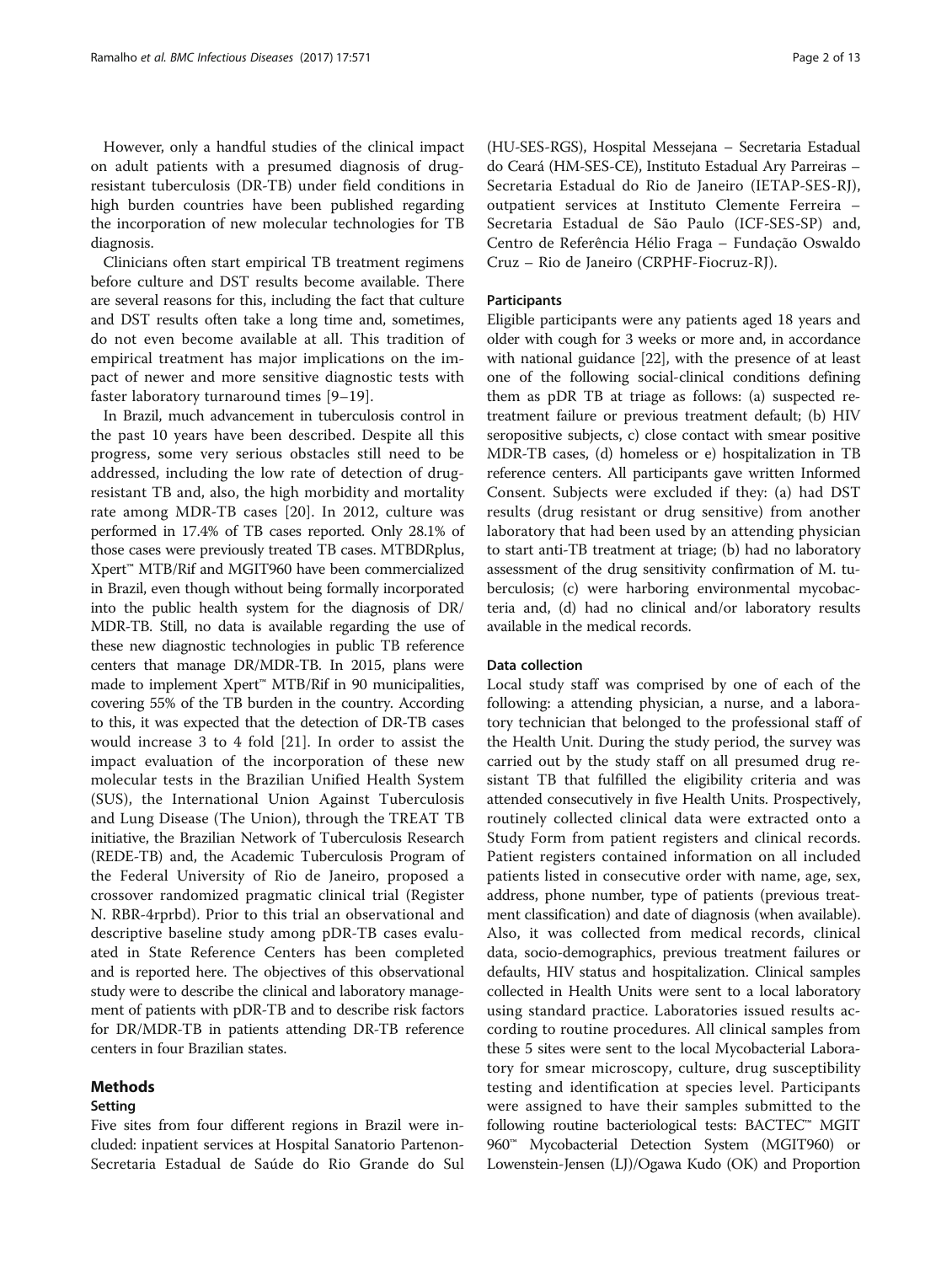<span id="page-2-0"></span>Method (PM), according to the Brazilian Tuberculosis National Guidelines [\[22](#page-11-0)]. Tests were performed according to laboratory routine and the techniques used are all fully described [\[23](#page-11-0)]. Clinical and radiological improvement was judged by the attending physicians at each site. TB patients received anti-TB treatment and clinical follow-up from the attending physician as routinely planned in the local algorithm. In summary, routine clinical procedures were not affected by this study. Every 2 months, data monitoring research team checked all clinical and laboratory data collected.

#### Case definition

Drug resistant (DR-TB) cases were defined as those harboring M. tb isolates resistant to one or more drugs and multidrug resistant (MDR-TB) cases as resistant to at least Rifampin-RIF and Isoniazid-INH. Drug sensitive (DS-TB) cases were defined as those harboring M.tb isolates susceptible to all first-line anti-TB drugs (RMP, INH, Ethambutol-EMB, Pyrazinamid-PZA and Streptomycin-SM). Empirical treatment was defined when at triage physicians started TB treatment regimen before DST results were available. Appropriate anti-TB treatment was defined accordingly to the regimen prescribed by the attending physician (matching DST results). Interim treatment outcomes were evaluated after 6 months of enrollment using available data from medical records. Retreatment cases were grouped according to the outcome of previous treatment: cured, completed, defaulted or failed. A

patient was defined as cured when tested smearnegative at treatment completion or, at least in one of the previous test.

A completed treatment was defined as patients who completed treatment but without smear microscopy proof of cure. Persons who had treatment interruption for two consecutive months or more were grouped as defaulted. Those who remained smear-positive when tested five or 6 months after initiation of their previous treatment were defined as treatment failures. Clinical or radiological improvement and/or culture conversion were considered favorable TB treatment responses. Death from any cause and default were unfavorable. Transferred care cases which had no outcome data were all excluded.

### Endpoints

A standard form was created in order to collect data regarding to the following timing: triage (screening visit), sputum collection, DST result released by laboratory, DST results seen by the physician and, initiation or change of TB treatment regimen after DST results. The primary endpoint was time from triage to initiation or change of TB treatment regimen because of the DST result. The secondary endpoint was the proportion of favorable treatment outcomes according to the initial empirical treatment regimen prescribed as follows: with first line drug regimen (RIF + INH + EMB + PZA) or with second line drug regimen (ethionamide, levofloxacin, amikacyn/capreomicyin, clofazimine).

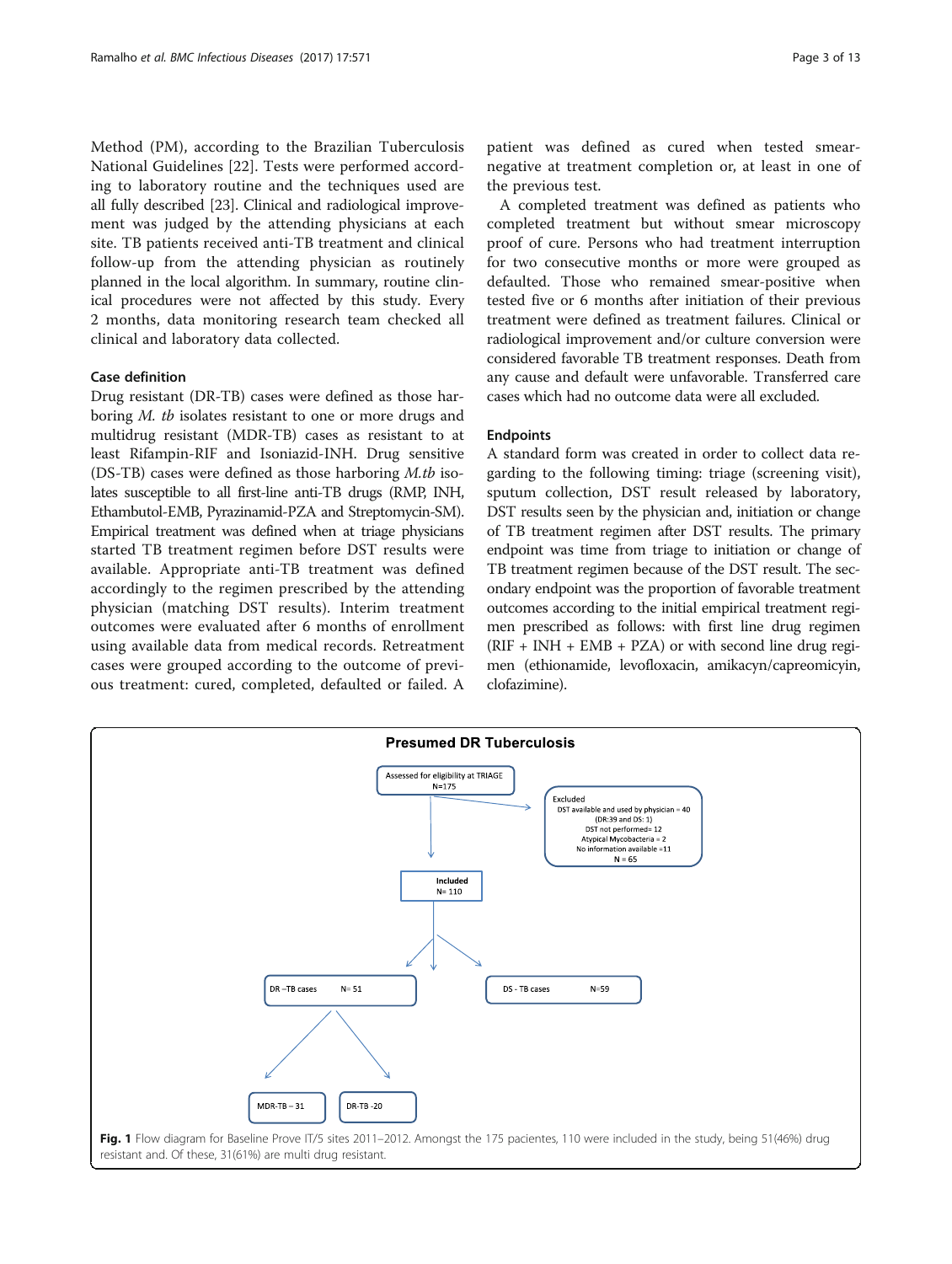<span id="page-3-0"></span>Table 1 Comparison of sociodemographic, behavior and clinical characteristics of Presumed DR TB cases included and excluded in the study

| Variable                           | Presumed DR TB cases |                   | $P$ value  | Clinical, Radiological and Laboratory Characteristics |           |                     |            |  |
|------------------------------------|----------------------|-------------------|------------|-------------------------------------------------------|-----------|---------------------|------------|--|
|                                    | Included             | Excluded          |            | HIV testing result                                    |           |                     |            |  |
|                                    | $N = 110$<br>n (%)   | $N = 65$<br>n (%) |            | Positive                                              | 12(10.9)  | 13(20.0)            | $p = 0.26$ |  |
| Demographic characteristics        |                      |                   |            | Negative                                              | 61(55.5)  | 40(61.5)            |            |  |
| Sex                                |                      |                   |            | IGN                                                   | 37(33.6)  | 12(18.5)            |            |  |
| Male                               | 72(65.5)             | 44(67.7)          | $p = 0.76$ | Contact of pulm TB                                    |           |                     |            |  |
| Female                             | 38(34.5)             | 21(32.3)          |            | Yes                                                   | 55(50.0)  | 32(49.2)            | $p = 0.52$ |  |
| Age                                |                      |                   |            | No                                                    | 45(40.9)  | 21(32.3)            |            |  |
| < 25                               | 15(13.6)             | 12(18.5)          |            | <b>IGN</b>                                            | 10(9.1)   | 12(18.5)            |            |  |
| $26 - 45$                          | 62(56.4)             | 34(52.3)          | $p = 0.39$ | TB in the past                                        |           |                     |            |  |
| >45                                | 33(30.0)             | 19(29.2)          | $p = 0.49$ | Yes                                                   | 87(79.1)  | 47(72.3)            | $p = 0.42$ |  |
| Marital status                     |                      |                   |            | No                                                    | 22(20.0)  | 16(24.6)            |            |  |
| Single                             | 78(70.9)             | 49(75.4)          |            | <b>IGN</b>                                            | 1(0.9)    | 2(3.1)              |            |  |
| Married                            | 32(29.1)             | 16(24.6)          | $p = 0.52$ | Number treat in the past                              |           |                     |            |  |
| Race                               |                      |                   |            | $=$ > 3                                               | 31(28.2)  | 13(20.0)            | $p = 0.34$ |  |
| White                              | 46(41.8)             | 18(27.7)          | $p = 0.06$ | $<$ 3                                                 | 56(50.9)  | 34(52.3)            |            |  |
| Non White                          | 64(58.2)             | 47(72.3)          |            | IGN                                                   | 23(20.9)  | 18(27.7)            |            |  |
| Schooling                          |                      |                   |            | Form TB                                               |           |                     |            |  |
| $< 8$ years                        | 98(89.1)             | 47(72.3)          |            | Pulmonary                                             | 85(77.3)  | 46(70.8)            | $p = 1.00$ |  |
| $> 8$ years                        | 9(8.2)               | 14(21.5)          | $p = 0.08$ | Pulmonary + Extrapulmonary                            | 2(1.8)    | 1(1.5)              |            |  |
| <b>IGN</b>                         | 3(2.7)               | 4(6.2)            | $p = 0.17$ | <b>NA</b>                                             | 23(20.9)  | 18(27.7)            |            |  |
| <b>Behaviour Characteristics</b>   |                      |                   |            | Weight loss                                           |           |                     |            |  |
| Smoker                             |                      |                   |            | Yes                                                   | 75(68.2)  | 43(66.2)            | $p = 0.78$ |  |
| Current/Ex                         | 83(75.5)             | 45(69.2)          | $p = 0.34$ | No                                                    | 35(31.8)  | 22(33.8)            |            |  |
| Never                              | 25(22.7)             | 19(29.2)          |            | Cough                                                 |           |                     |            |  |
| IGN                                | 2(1.8)               | 1(1.5)            |            | Yes                                                   | 101(91.8) | 62(95.4)            | $p = 0.88$ |  |
| Alcoholism (CAGE)                  |                      |                   |            | No                                                    | 7(6.4)    | 3(4.6)              |            |  |
| Yes                                | 20(18.2)             | 13(20.0)          | $p = 0.76$ | IGN                                                   | 2(1.8)    | $\mathbf 0$         |            |  |
| No                                 | 90(81.8)             | 52(80.0)          |            | Expectoration                                         |           |                     |            |  |
| Admission hospital last 2 years    |                      |                   |            | Yes                                                   | 95(86.4)  | 53(81.5)            | $p = 0.31$ |  |
| Yes                                | 37(33.6)             | 26(40.0)          | $p = 0.42$ | No                                                    | 14(12.7)  | 12(18.5)            |            |  |
| No                                 | 72(65.5)             | 39(60.0)          |            | IGN                                                   | 1(0.9)    | 0                   |            |  |
| IGN                                | 1(0.9)               | $\circ$           |            | Hemoptysis                                            |           |                     |            |  |
| Admission prision last 2 years     |                      |                   |            | Yes                                                   | 26(23.6)  | 14(21.5)            | $p = 0.76$ |  |
| Yes                                | 21(19.1)             | 14(21.5)          | $p = 0.65$ | No                                                    | 83(75.5)  | 50(76.9)            |            |  |
| No                                 | 89(80.9)             | 50(76.9)          |            | <b>IGN</b>                                            | 1(0.9)    | 1(1.5)              |            |  |
| IGN                                | $\circ$              | 1(1.5)            |            | Sweating                                              |           |                     |            |  |
| Admission in Shelters last 2 years |                      |                   |            | Yes                                                   | 68(61.8)  | 38(58.5)            | $p = 0.32$ |  |
| Yes                                | 8(7.3)               | 10(15.4)          | $p = 0.09$ | No                                                    | 35(31.8)  | 27(41.5)            |            |  |
| No                                 | 100(90.9)            | 55(84.6)          |            | IGN                                                   | 7(6.4)    | $\mathsf{O}\xspace$ |            |  |
| IGN                                | 2(1.8)               | $\circ$           |            |                                                       |           |                     |            |  |

Table 1 Comparison of sociodemographic, behavior and clinical characteristics of Presumed DR TB cases included and excluded in the study (Continued)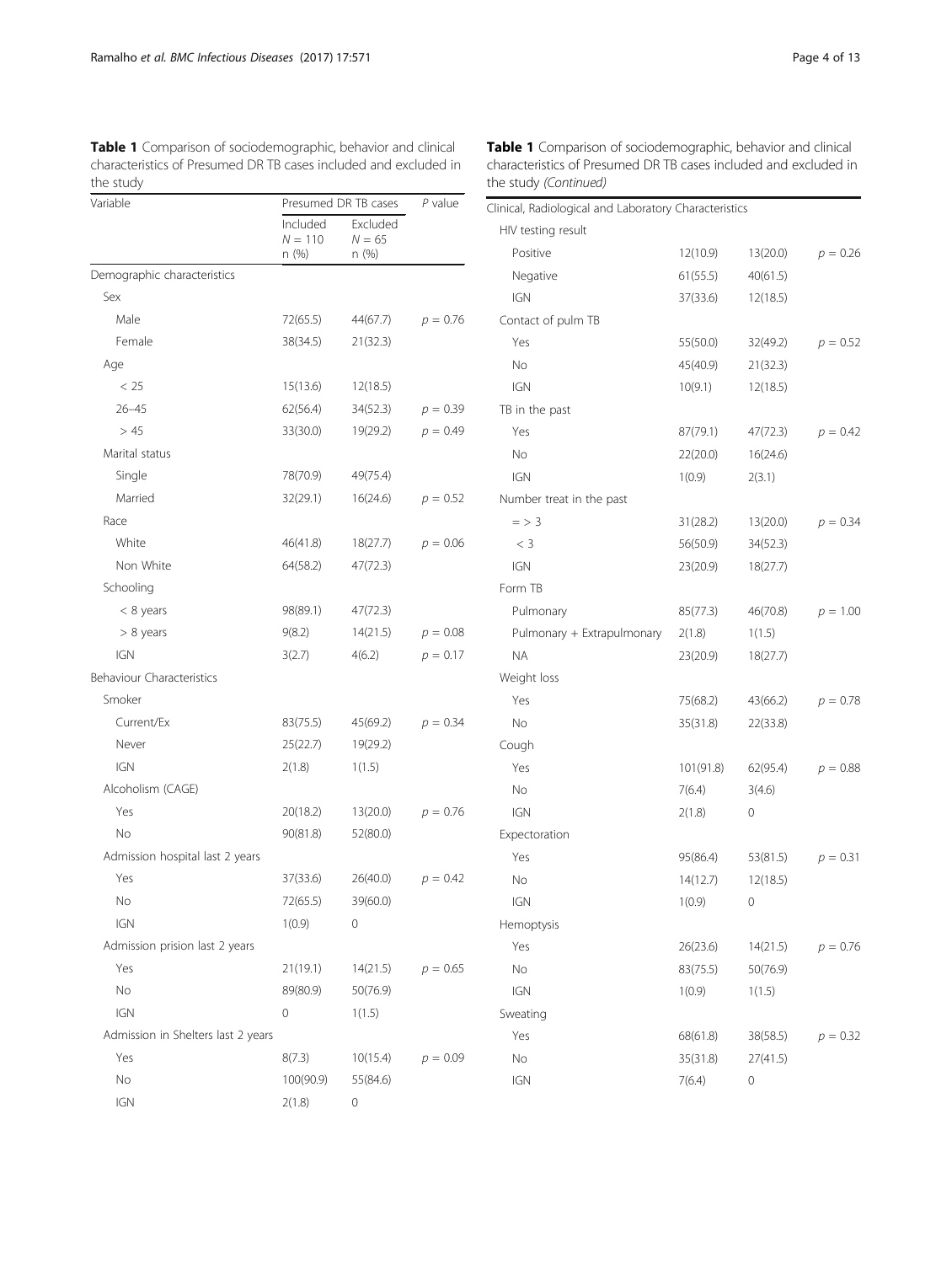| une stuur (commutu) |          |          |            |
|---------------------|----------|----------|------------|
| Fever               |          |          |            |
| Yes                 | 67(60.9) | 38(58.5) | $p = 0.61$ |
| No                  | 39(35.5) | 26(40.0) |            |
| <b>IGN</b>          | 4(3.6)   | 1(1.5)   |            |
| Loss apetite        |          |          |            |
| Yes                 | 72(65.5) | 47(72.3) | $p = 0.43$ |
| <b>No</b>           | 36(32.7) | 18(27.7) |            |
| IGN                 | 2(1.8)   | 0        |            |
| Chest wheezing      |          |          |            |
| Yes                 | 57(51.8) | 33(50.8) | $p = 0.63$ |
| <b>No</b>           | 46(41.8) | 31(47.7) |            |
| <b>IGN</b>          | 7(6.4)   | 1(1.5)   |            |
| Dyspneia            |          |          |            |
| Yes                 | 74(67.3) | 35(53.8) | $p = 0.06$ |
| No                  | 34(30.9) | 30(46.2) |            |
| <b>IGN</b>          | 2(1.8)   | 0        |            |
| Sneezing            |          |          |            |
| Yes                 | 45(40.9) | 24(36.9) | $p = 0.41$ |
| <b>No</b>           | 59(53.6) | 41(63.1) |            |
| IGN                 | 6(5.5)   | 0        |            |

Table 1 Comparison of sociodemographic, behavior and clinical characteristics of Presumed DR TB cases included and excluded in the study (Continued)

IGN ignored, NA not applicable

#### Statistical analysis

We compared socio-demographic and clinical characteristics between included and excluded patients. Also, we identified the factors associated with drug resistance. Exploratory analysis was carried out through dichotomous outcomes based on the calculation proportion for all the different groups. For continuous outcomes, median and interquartiles were used. Sample distribution of time periods from triage to DST results and to initiate or change TB treatment were compared. Fisher's Exact Test with mid-p correction for comparisons between proportions was used, as well as the Mann-Whitney Test to compare differences in morbidity. All analyses were performed using SPSS software (version 17).

The protocol was approved by the National Research Ethics Committee (CONEP N° 520/2011; Register: 16,571 – Process: n° 25,000.115789/2011–94) and by the Ethics Advisory Group at The Union, number: 11/11. The protocol was also approved by each appropriate local Institutional Review Board and Ethics Committee.

#### Results

A total of 175 eligible presumed DR-TB patients were evaluated and 110 (63.0%) enrolled. Among the 65 excluded cases, the physicians used previous DST for decision making in 40 (DR: 39 and DS:1); 12 cases had no DST results available, 11 cases had no additional clinical and/or laboratory results available at the medical records, and two had growing atypical mycobacteria (Fig. [1](#page-2-0)- Flow diagram for Baseline Prove IT/5 sites 2011–2012). A higher proportion of exclusion was observed at CRPHF-Fiocruz-RJ (55.0%; 22/40) and lower at HP-SES-RGS (14.0%; 6/43) (data not shown). The 65 excluded patients were similar to the 110 included in all socio-demographic, clinical and behavioral respects, except for higher schooling status (Table [1](#page-3-0): Comparison of sociodemographic, behavior and clinical characteristics of presumed DR TB cases included and excluded in the study).

Among those included were: 72 (65.5%) males, 62 (56.4%) aged 26 to 45 years, 20 (18.2%) with alcoholism, 83 (75.5%) current/ex-smokers, 37 (33.6%) admitted in hospitals, 21 (19.0%) referred as staying in prison during the last 2 years and, 3 (2.7%) type 2 diabetes mellitus. HIV infection was identified in 12 (10.9%) and contact with TB was shown in 50 (55.0%). TB in the past was identified in 87 (79.1%), and among them, 31 (28.2%) with more than three treatments (Table [1](#page-3-0)).

Time (in days) from triage to sputum collection was 0.0 (interquartile-IQR: 0–1.0); from triage to culture results was 32.5 (IQR: 14.7–63.0); from triage to DST results released by laboratory was 69.5 (IQR: 35.7–111.0); from triage to DST results seen by the physicians was 97.0 (IQR: 64.2–143.0) and, from triage to adoption of appropriate TB treatment, it was 1.0 (IQR: 0–41.2) [Table [2](#page-5-0) – Description of time from triage and different medical and laboratory procedures among 110 presumed DR TB suspects]. The median time (in days) from triage to DST results released by the laboratory [133.0 (IQR: 95.0–184.0)] and, time from triage to DST results seen by physicians [139.0 (IQR: 96.0–185.0)], were the longest at IETAP-SES-RJ. The time (in days) from triage to DST results released by laboratory [35.0 (IQR: 27.0–58.7)] and time from triage to DST results seen by the physicians, [65.0 (IQR:36.0–86.0)] were the shortest at HM-SES-CE. The median time (in days) from triage to appropriate TB treatment was the longest at ICF-SES-SP [35 (IQR: 35.0–99.0)], and the shortest at HP-SES-RS [0 (IQR: 0–5.0)] (Table [2](#page-5-0)).

Culture results were provided by solid medium in 55 (45.1%) cases [LJ:2 (1.6%), Ogawa Kudo: 53 (43.4%)] and MGIT960 in 67 (54.9%) cases. Smear positive/culture positive and smear negative/culture positive cases were identified in 96 (84.2%) and 16 (14.0%) cases, respectively. Two cases did not have smears but had positive cultures. DST results were available on 110 cases: 18 (16.4%) performed by the PM and, 92 (83.6%) where the MGIT960 was used. DST results were provided by PM more frequently in HSP-SES-RS. The median time (in days) of laboratory released results of susceptibility testing was similar with solid medium 70 (IQR: 63.0–113.5) as that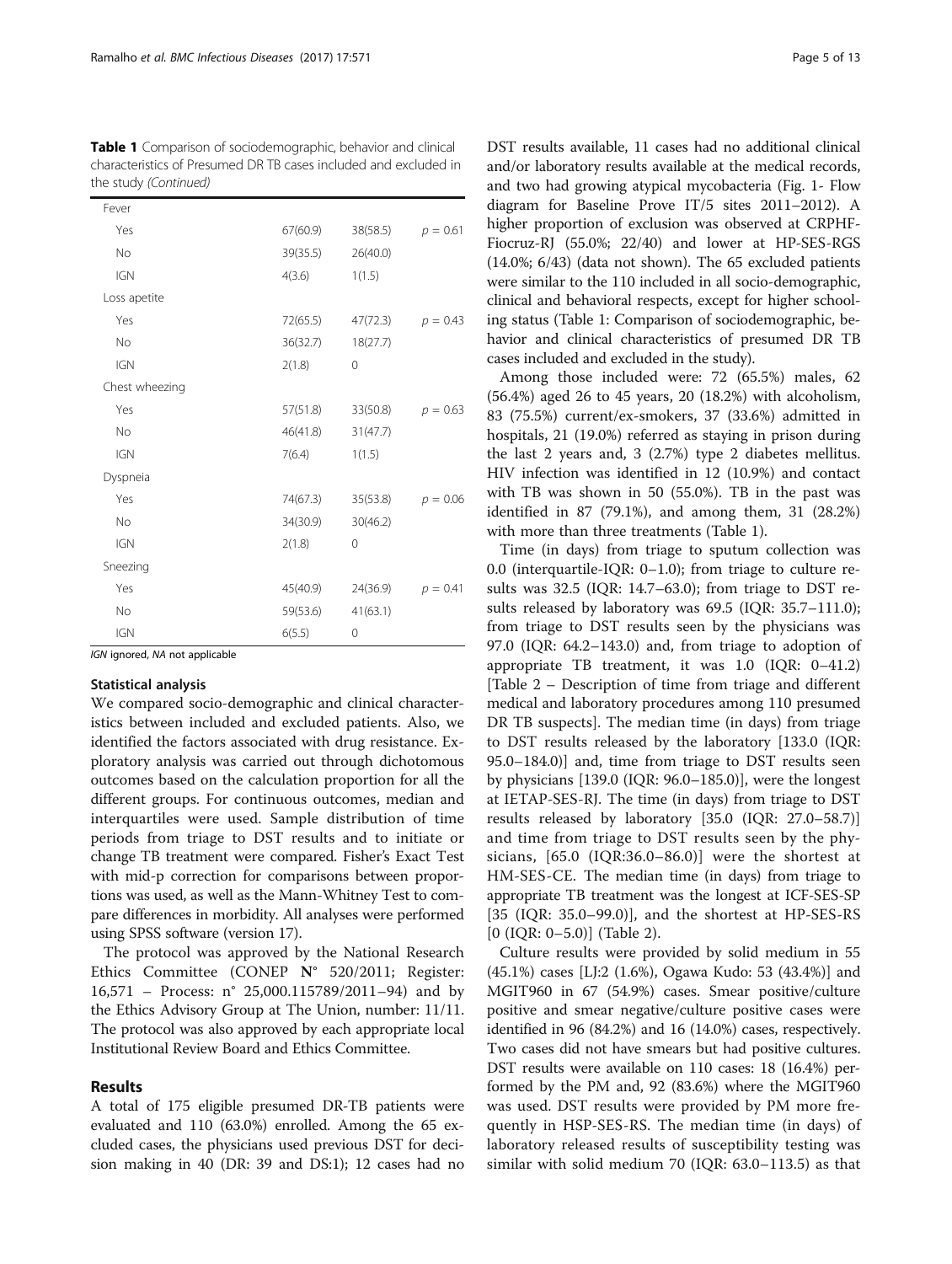<span id="page-5-0"></span>

| Sites (type of culture used)      |             | To sputum<br>collection | To treatment<br>onset | To culture results | to DST results<br>released by Lab | to DST results seen<br>by physicians | To appropriate<br>treatment |
|-----------------------------------|-------------|-------------------------|-----------------------|--------------------|-----------------------------------|--------------------------------------|-----------------------------|
| Messejana hospital                | $\mathbb N$ | 32                      | 32                    | 32                 | 32                                | 31                                   | 32                          |
| (culture and DST by MGIT)         | Median      | $\mathbf{0}$            | $\circ$               | 16.5               | 35                                | 65                                   | 31                          |
|                                   | <b>IQR</b>  | $0 - 0$                 | $0 - 10.7$            | $10 - 41.2$        | $27 - 58.7$                       | $36 - 86$                            | $0 - 55$                    |
| Clemente Ferreira Institute       | N           | 19                      | 19                    | 19                 | 19                                | 17                                   | 19                          |
| (culture and DST by MGIT)         | Median      | $\mathbf{0}$            | $\mathbf{0}$          | 11                 | 59                                | 128                                  | 35                          |
|                                   | <b>IQR</b>  | $0 - 1$                 | $0 - 0$               | $9 - 18$           | $26 - 115$                        | $57 - 159$                           | $35 - 99$                   |
| Ary Parreiras hospital            | N           | 15                      | 14                    | 15                 | 15                                | 15                                   | 15                          |
| (culture and DST by $MGIT = 14$ ) | Median      |                         | $\mathbf{0}$          | 133                | 133                               | 139                                  | $\mathbf{1}$                |
| (culture and DST by $PM = 1$ )    | <b>IQR</b>  | $0 - 3$                 | $0 - 1$               | 89-180             | $95 - 184$                        | $96 - 185$                           | $0 - 77$                    |
| Helio Fraga Reference Center      | N           | 17                      | 17                    | 17                 | 13                                | 9                                    | 17                          |
| (culture and DST by $MGIT = 16$ ) | Median      | $\mathbf{0}$            | $\mathbf{0}$          | 43                 | 87                                | 141                                  | 1                           |
| (culture and DST by $PM = 1$ )    | <b>IQR</b>  | $0 - 0$                 | $0 - 5$               | $30.5 - 54.5$      | 79-115.5                          | $100 - 151$                          | $0 - 67.5$                  |
| Partenon Hospital                 | N           | 27                      | 27                    | 27                 | 27                                | 24                                   | 27                          |
| (culture and DST by $MGIT = 11$ ) | Median      | $\overline{0}$          | 0                     | 40                 | 70                                | 100.5                                | 0                           |
| (culture and DST by $PM = 16$ )   | <b>IQR</b>  | $0 - 1$                 | $0 - 1$               | $30 - 63$          | $63 - 113$                        | 70.2-149.7                           | $0 - 5$                     |
| All sites                         | N           | 110                     | 109                   | 110                | 106                               | 96                                   | 110                         |
| (culture and DST by $MGIT = 92$ ) | Median      | $\overline{0}$          | $\Omega$              | 32.5               | 69.5                              | 97                                   | 1                           |
| (culture and DST by PM = 18)      | <b>IQR</b>  | $0 - 1$                 | $0 - 1$               | $14.7 - 63$        | $35.7 - 111$                      | $64.2 - 143$                         | $0 - 41.2$                  |

DST drug susceptibility testing, IQR interquartile

observed with liquid medium 67 (IQR:33.5–114.5) [data not shown].

The distribution of drug resistance is shown in Table [3](#page-6-0) (Resistance for 1st line anti-TB drugs among M.tuberculosis isolates from presumed drug resistant TB cases en 5 Reference Centers – Brazil). Overall, DR and MDR-TB rates were high: 51 (46.4%, 95% CI 37.3–55.6) and, 28 (25.5%, 95% CI 18.2–34.4) cases, respectively. Among subjects not previously treated, 22 had MDR (25.3%, 95% CI 17.3%–35.4%). Among previously treated subjects, 6 had MDR (26.1%, 95% CI 12.3–46.7). Resistance rates were particularly high for INH ( $n = 35, 40.2\%$ , RIF  $n = 24, 27.6\%$  and EMB ( $n = 16$ , 18.4%). Among the 24 *M tuberculosis* strains resistant to RMP, 23 (96.0%; 95% CI: 78.0–99.0) were also resistant to INH.

Among 110 pDR-TB evaluated at triage, empirical treatment was identified in 106 (96.0%). Arriving at triage, 36 (33.0%) patients referred by primary or secondary health units were already taking anti-TB treatment, including 34 using standardized first line regimen and two with second line drugs. At triage, TB drugs were prescribed by the attending specialist as follows: 70 with first-line regimen and 21 with second line drugs.

Comparing the demographics, behavior and clinical characteristics of DR/MDR-TB to DS-TB cases and, MDR-TB to DS-TB cases, each one, separately, presented the following results: lower proportions of co-morbidity  $(p = 0.05; p = 0.04)$ ; weight loss  $(p < 0.01; p < 0.01)$ ; sweating ( $p = 0.04$ ;  $p = 0.01$ ) and, dyspnea ( $p = 0.05$ ;  $p = 0.02$ ) [Table [4](#page-7-0) – Demographic, behavior and clinical characteristics of presumed drug resistant TB at triage].

Comparing the radiological and Laboratory Results and Treatment Prescription at Triage to DS-TB cases, MDR TB cases were associated with lower proportion of typical image on chest x ray ( $p = 0.03$ ) [Table [5](#page-9-0) – Radiological and laboratory results and treatment prescription at triage and during the follow-up in 110 presumed drug resistant tuberculosis cases].

From the 110 pDR-TB included, 95 (86.0%) had been followed-up until the 6th. month. Between those subjects, 45 were DS-TB and 50 were DR/MDR-TB. Among those 95 patients, 24 (25.3%: IC:17.5%–34.9%) changed or initiated the treatment after DST results, totaling 16/29 (MDRTB), 5/21 (DR-TB), and 3/45 (DS-TB cases).

Comparing the treatment outcome in 95 pDR-TB cases followed-up to DS-TB cases, DR/MDR and MDR-TB had higher proportion, respectively, of changing or initiate treatment after DST results ( $p = 0.05$ ,  $p = 0.01$ ) and favourable outcome ( $p = 0.04$  and  $p = 0.07$ ) (Table [5\)](#page-9-0).

Among all subjects followed-up, unfavorable outcome was identified in 35 (36.8%; IC: 27.8–46.9), as follows: 2 (2.1%) died, 22 (23.0%) defaulted, 11 (11.6%) failed, and 4 (4.2%) were transferred to another health unit (Table [4](#page-7-0)). The default rate was higher among DS-TB cases (20/45: 44.4%) than among DR/MDR-TB cases (2/46: 4.3%).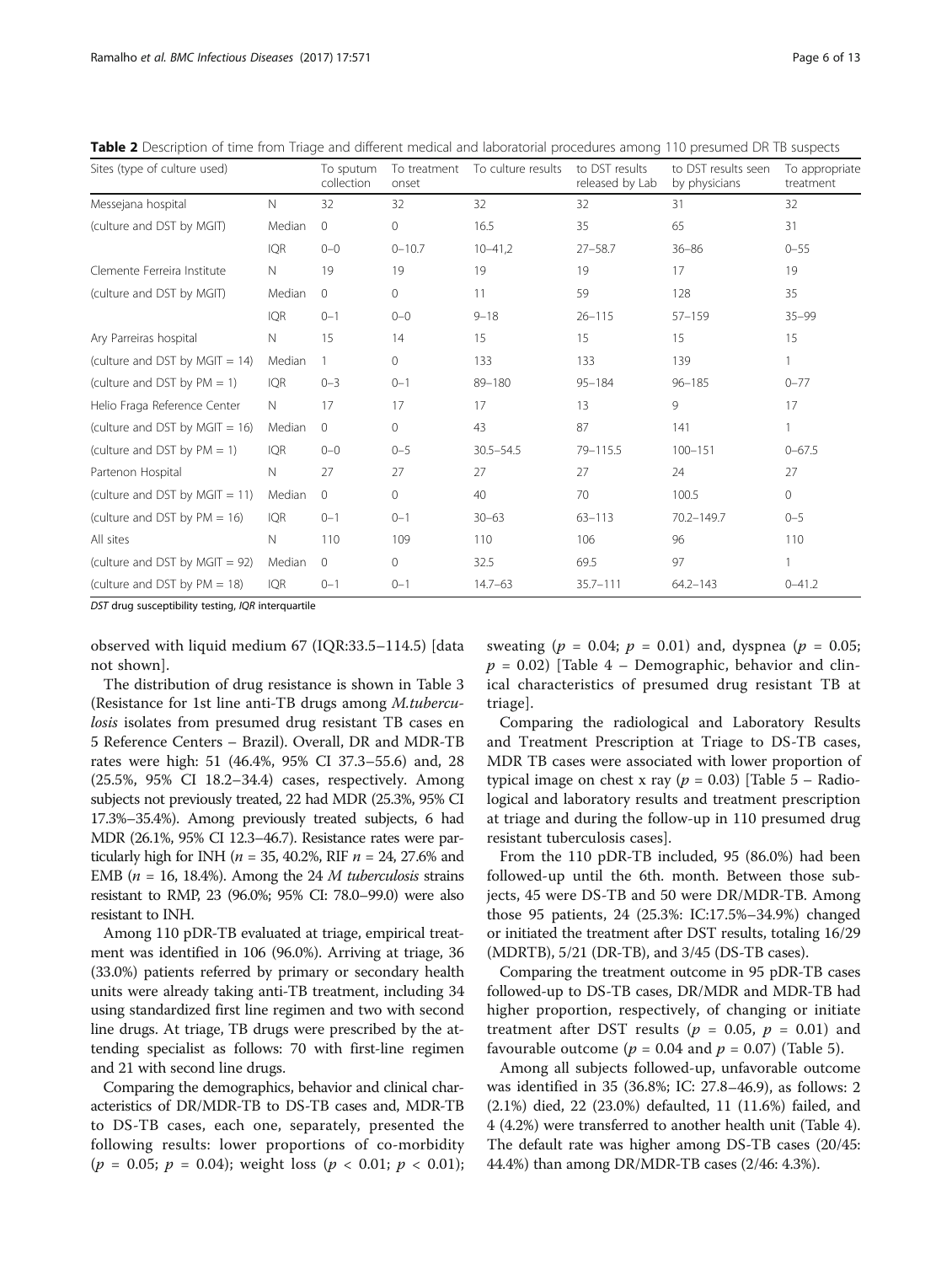| Resistance                                       |    | Isolates from New cases ( $n = 87$ ) | Isolates from retreatment cases ( $n = 23$ ) |                     |  |
|--------------------------------------------------|----|--------------------------------------|----------------------------------------------|---------------------|--|
|                                                  | Ν  | % (95% CI)                           | $\mathsf{N}$                                 | % (95% CI)          |  |
| Fully susceptible                                | 48 | 55.2(44.7-65.2)                      | 11                                           | 50.0(30.7-69.3)     |  |
| Any resistance <sup>a</sup>                      |    |                                      |                                              |                     |  |
| <b>INH</b>                                       | 35 | $40.2(30.5 - 50.7)$                  | 10                                           | 45.4(26.9-63.4)     |  |
| <b>RMP</b>                                       | 24 | 27.6(19.3-37.8)                      | 7                                            | 31.8(16.2-52.8)     |  |
| <b>EMB</b>                                       | 16 | 18.4(11.5-27.9)                      |                                              | $4.5(0.1 - 29.0)$   |  |
| <b>SM</b>                                        | 14 | $16.1(9.7 - 25.3)$                   | $\overline{4}$                               | $18.9(6.7 - 39.1)$  |  |
| PZA                                              | 6  | $6.9(2.9 - 14.5)$                    |                                              | $4.5(0.1 - 29.0)$   |  |
| Multidrug resistance                             | 22 | $25.3(17.3 - 35.4)$                  | 6                                            | 27.3(12.9-48.4)     |  |
| $RMP + INH$                                      | 7  | $8.1(3.7 - 15.5)$                    | 3                                            | $13.6(3.9 - 34.2)$  |  |
| $RMP + INH + EMB$                                | 2  | $2.3(0.1 - 6.7)$                     |                                              |                     |  |
| $RMP + INH + SM$                                 | 1  | $1.2(0.05 - 6.7)$                    | $\overline{2}$                               | $9.1(1.3 - 29.0)$   |  |
| $RMP + INH + EMB + SM$                           | 7  | $8.1(3.7 - 15.5)$                    |                                              |                     |  |
| Other forms of Resistance                        | 5  | $5.7(2.2 - 13.1)$                    |                                              | $4.5(0.1 - 29.0)$   |  |
| INH only                                         | 6  | $6.9(2.9 - 14.5)$                    | $\overline{2}$                               | $9.1(1.3 - 29.0)$   |  |
| RMP only                                         | 1  | $1.2(0.05 - 6.7)$                    |                                              |                     |  |
| SM only                                          | 1  | $1.2(0.05 - 6.7)$                    | 1                                            | $4.5(0.1 - 29.0)$   |  |
| EMB only                                         | 1  | $1.2(0.05 - 6.7)$                    |                                              |                     |  |
| PZA only                                         | 1  | $1.2(0.05 - 6.7)$                    |                                              |                     |  |
| Number of drugs to which patients were resistant |    |                                      |                                              |                     |  |
| $\mathsf{O}\xspace$                              | 48 | 55.2(44.7-65.2)                      | 11                                           | $50.0(30.7 - 69.3)$ |  |
|                                                  | 10 | $11.5(6.2 - 20.1)$                   | 3                                            | $13.6(3.9 - 34.2)$  |  |
| 2                                                | 13 | $14.9(8.8 - 24.0)$                   | 4                                            | $18.9(6.7 - 39.1)$  |  |
| 3                                                | 5  | $5.7(2.2 - 13.1)$                    | 4                                            | $18.9(6.7 - 39.1)$  |  |
| 4                                                | 11 | $12.6(7.0 - 21.4)$                   |                                              | $50.0(30.7 - 69.3)$ |  |

<span id="page-6-0"></span>Table 3 Resistance for 1st line anti-TB drugs among M.tuberculosis isolates from presumed Drug Resistant TB cases in 5 Reference Centers - Brazil

RMP rifampicin, INH isoniazid, EMB ethambutol, SM streptomycin, PZA pyrazinamid, CI confidence intervals

<sup>a</sup> Any resistance indicates resistance to the anti-tuberculosis medication tested, independent of resistance results to other medications

#### **Discussion**

This is a descriptive study, in a high burden country, of the health system approach at reference center level to the investigation and management of patients suspected of having drug resistant TB. At triage in those centers, we observed a high rate (96.0%) of empirical treatment, similar to that reported (96.0%) by Theron et al. [[13](#page-11-0)] among presumed drug sensitive and drug resistant pulmonary TB cases detected by Xpert and higher than that (59.0%) described by Yacobson et al. evaluating presumed drug resistant TB cases [[15\]](#page-11-0).

Probably, physicians started anti-TB medication for suspected drug resistant TB before the results of susceptibility testing, due to previous delays experienced in the release of such results by phenotypic tests. Nevertheless, the median release time of DST results was 69.5 days, similar to (52–70 days) observed by Hannarah [\[10\]](#page-11-0), Tukvadze et al. [\[11\]](#page-11-0) and Yadava et al. [[14](#page-11-0)] and lower than described (106–133 days) by Boheme et al. [\[12\]](#page-11-0), Shin et al. [\[24\]](#page-11-0), and Gler et al. [\[25](#page-11-0)].

In our sample, the release median time for the results of susceptibility testing was similar with solid medium (70 days), such as that observed with liquid medium (67 days), which in turn, is different to those results described by Tukvadze et al. [[11\]](#page-11-0), where the average time was lower (21.6 days) with liquid medium.

The median time from first admission to the Reference Unit to start the appropriate treatment for DR-TB suspects was 1.0 day, which is lower than that described (67–133 days) by Hannarah et al. [[10\]](#page-11-0), Jacobson et al. [[15\]](#page-11-0), Joh et al. [\[26\]](#page-12-0), Shin [[24\]](#page-11-0) and Gler [\[25\]](#page-11-0). This result may be different as the other studies did not describe the relationship with empirical treatment and the change of treatment after DST results were released.

We observed a large time variation from DST results availability and the start of the appropriate treatment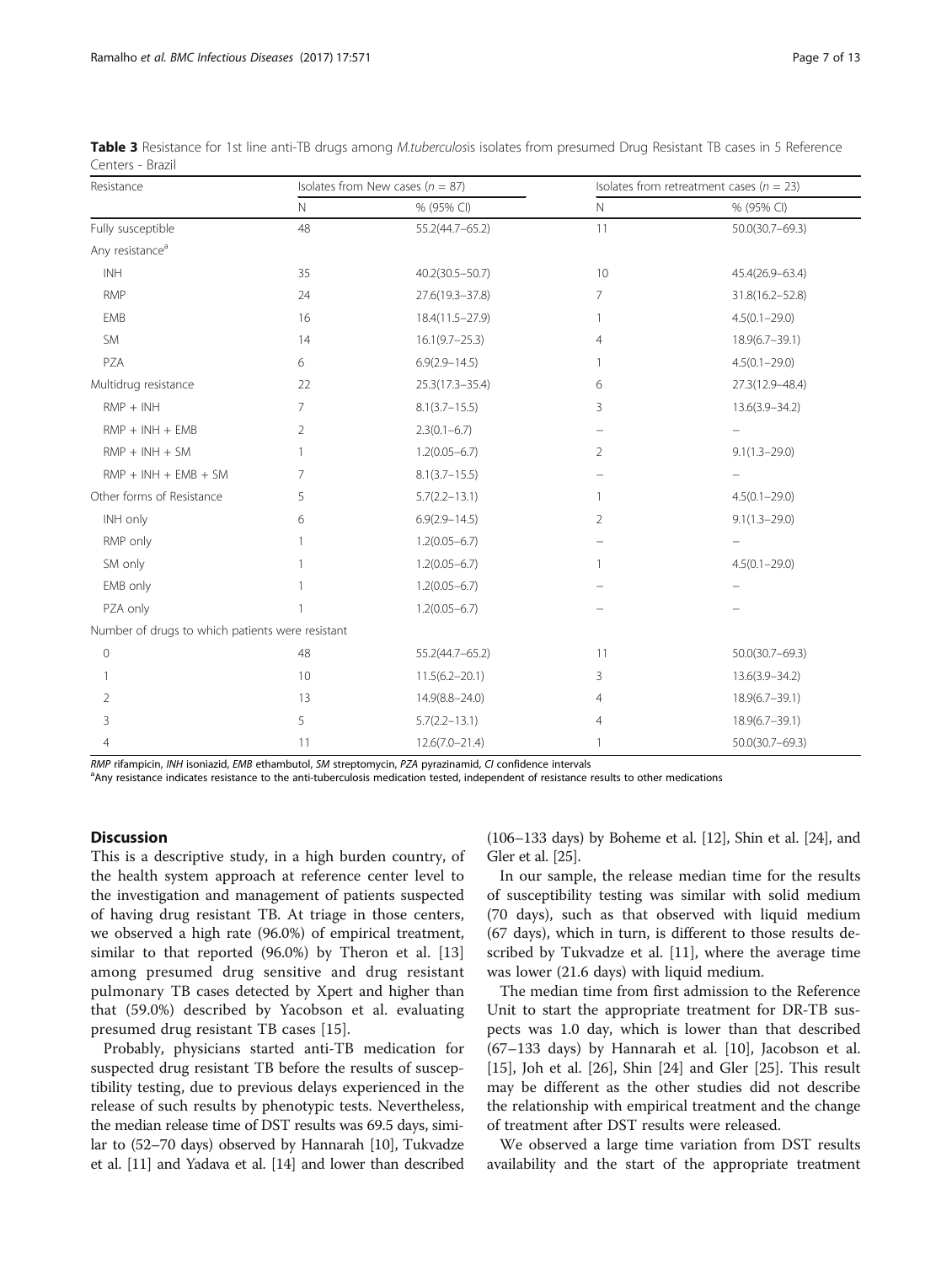|                                    | DS-TB    | DR/MDR-TB   |                     |            | MDR-TB      |                     |            |  |
|------------------------------------|----------|-------------|---------------------|------------|-------------|---------------------|------------|--|
|                                    | N(%)     | N(% )       | OR(95% CI)          | p value    | N (%)       | OR(95% CI)          |            |  |
| Demographic Characteristics        |          |             |                     |            |             |                     |            |  |
| Sex                                |          |             |                     |            |             |                     |            |  |
| Male                               | 39(66.1) | 33(64.7)    | 1.0 (Reference)     | $p = 0.87$ | 20(64.5)    | 1.0 (Reference)     | $p = 0.88$ |  |
| Female                             | 20(33.9) | 18(35.3)    | $0.94(0.42 - 2.06)$ |            | 11(35.5)    | $1.07(0.43 - 2.67)$ |            |  |
| Age                                |          |             |                     |            |             |                     |            |  |
| < 25                               | 9(15.3)  | 6(11.8)     | 1.0 (Reference)     |            | 4(12.9)     | 1.0 (Reference)     |            |  |
| $26 - 45$                          | 34(57.6) | 28(54.9)    | $0.81(0.25 - 2.55)$ | $p = 0.71$ | 18(58.1)    | $0.83(0.22 - 3.10)$ | $p = 0.79$ |  |
| >45                                | 16(27.1) | 17(33.3)    | $0.62(0.18 - 2.16)$ | $p = 0.46$ | 9(29.0)     | $0.79(0.18 - 3.31)$ | $p = 0.74$ |  |
| Race                               |          |             |                     |            |             |                     |            |  |
| White                              | 20(33.9) | 26(50.9)    | 1.0 (Reference)     | $p = 0.07$ | 16(51.6)    | 1.0 (Reference)     | $p = 0.10$ |  |
| Non White                          | 39(63.1) | 25(49.1)    | $2.02(0.94 - 4.37)$ |            | 15(48.4)    | $2.08(0.85 - 5.05)$ |            |  |
| Schooling (Patient)                |          |             |                     |            |             |                     |            |  |
| $< 8$ years                        | 54(91.5) | 44(86.3)    | 1.0 (Reference)     | $p = 0.54$ | 27(87.1)    | 1.0 (Reference)     | $p = 0.61$ |  |
| $> 8$ years                        | 4(6.8)   | 5(9.8)      | $0.65(0.16 - 2.57)$ |            | 3(9.7)      | $2.66(0.14 - 3.20)$ |            |  |
| IGN                                | 1(1.7)   | 2(3.9)      |                     |            | 1(3.2)      |                     |            |  |
| Behavhiour characteristics         |          |             |                     |            |             |                     |            |  |
| Smoker                             |          |             |                     |            |             |                     |            |  |
| Current                            | 30(50.8) | 18(35.3)    | 1.0 (Reference)     |            | 10(32.3)    | 1.0 (Reference)     | $p = 0.10$ |  |
| Ex                                 | 18(30.5) | 17(33.3)    | $0.63(0.26 - 1.53)$ | $p = 0.31$ | 11(35.4)    | $0.54(0.19 - 1.53)$ | $p = 0.25$ |  |
| Never                              | 10(16.8) | 15(29.4)    | $0.40(0.14 - 1.07)$ | $p = 0.06$ | 10(32.3)    | $0.33(0.10 - 1.03)$ |            |  |
| IGN                                | 1(1.7)   | 1(2.0)      |                     |            | $\mathbf 0$ |                     |            |  |
| Alcoholism (CAGE)                  |          |             |                     |            |             |                     |            |  |
| Yes                                | 13(22.0) | 7(13.7)     | 1.0 (Reference)     | $p = 0.26$ | 3(9.7)      | 1.0 (Reference)     |            |  |
| No                                 | 46(78.0) | 44(86.3)    | $0.56(0.20 - 1.54)$ |            | 28(90.3     | $0.37(0.09 - 1.44)$ | $p = 0.05$ |  |
|                                    |          |             |                     |            |             |                     |            |  |
| Admission hospital last 2 years    |          |             |                     |            |             |                     |            |  |
| Yes                                | 22(37.3) | 15(29.4)    | 1.0 (Reference)     | $p = 0.34$ | 8(25.8)     | 1.0 (Reference)     | $p = 0.24$ |  |
| No                                 | 36(61.0) | 36(70.6)    | $0.68(0.30 - 1.52)$ |            | 23(74.2)    | $0.56(0.21 - 1.49)$ |            |  |
| IGN                                | 1(1.7)   | $\mathbb O$ |                     |            | $\mathbf 0$ |                     |            |  |
| Admission prison last 2 years      |          |             |                     |            |             |                     |            |  |
| Yes                                | 14(23.7) | 7(13.7)     | 1.0 (Reference)     | $p = 0.18$ | 5(16.1)     | 1.0 (Reference)     | $p = 0.40$ |  |
| No                                 | 45(76.3) | 44(86.3)    | $0.51(0.18 - 1.38)$ |            | 26(83.9)    | $0.61(0.19 - 1.91)$ |            |  |
| Admission in Shelters last 2 years |          |             |                     |            |             |                     |            |  |
| Yes                                | 5(8.5)   | 3(5.9)      | 1.0 (Reference)     | $p = 0.60$ | 3(9.7)      | 1.0 (Reference)     | $p = 1.00$ |  |
| No                                 | 53(89.8) | 47(92.1)    | $0.67(0.15 - 2.98)$ |            | 27(87.1)    | $1.17(0.26 - 5.30)$ |            |  |
| IGN                                | 1(1.7)   | 1(2.0)      |                     |            | 1(3.2)      |                     |            |  |
| Clinical Characteristics           |          |             |                     |            |             |                     |            |  |
| Contact of pulm TB                 |          |             |                     |            |             |                     |            |  |
| Yes                                | 29(49.2) | 26(50.9)    | 1.0 (Reference)     | $p = 0.95$ | 19(61.3)    | 1.0 (Reference)     | $p = 0.17$ |  |
| No                                 | 24(40.7) | 21(41.2)    | $1.02(0.46 - 2.25)$ |            | 8(25;8)     | $1.96(0.73 - 5.27)$ |            |  |
| IGN                                | 6(10.1)  | 4(7.9)      |                     |            | 4(12.9)     |                     |            |  |

<span id="page-7-0"></span>Table 4 Demographic, Behaviour and Clinical Characteristics of Presumed Drug Resistant TB at Triage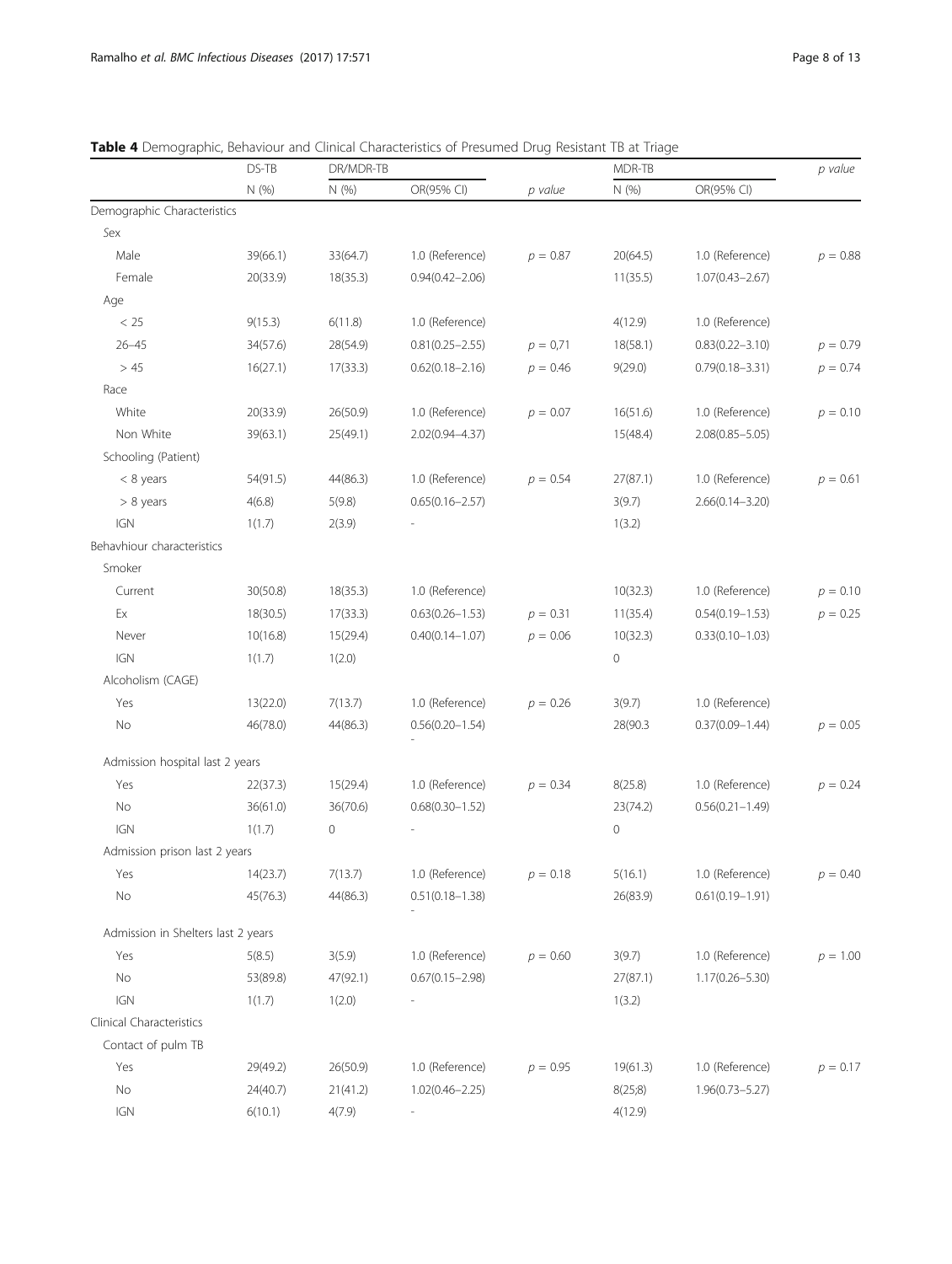| TB in the past               |                |              |                          |            |                |                      |            |
|------------------------------|----------------|--------------|--------------------------|------------|----------------|----------------------|------------|
| Yes                          | 48(81.3)       | 39(76.5)     | 1.0 (Reference)          | $p = 0.66$ | 23(74.2)       | 1.0 (Reference)      | $p = 0.60$ |
| No                           | 11(18.7)       | 11(21.6)     | $0.81(0.31 - 2.07)$      |            | 7(22.6)        | $0.75(0.25 - 2.19)$  |            |
| <b>IGN</b>                   | $\overline{0}$ | 1(1.9)       |                          |            | 1(3.2)         |                      |            |
| Number treat in the past     |                |              |                          |            |                |                      |            |
| $=$ > $\,3$                  | 16(27.1)       | 15(29.4)     | 1.0 (Reference)          | $p = 0.62$ | 9(29.0)        | 1.0 (Reference)      | $p = 0.63$ |
| $<$ 3                        | 32(54.2)       | 24(47.1)     | $1.25(0.51 - 3.01)$      |            | 14(45.2)       | $1.28(0.45 - 3.60)$  |            |
| <b>IGN</b>                   | 11(18.7)       | 12(23.5)     |                          |            | 8(25.8)        |                      |            |
| Outcome TB treat in the past |                |              |                          |            |                |                      |            |
| Cure/complete                | 17(28.8)       | 8(15.7)      | 1.0 (Reference)          | $p = 0.17$ | 3(9.6)         | 1.0 (Reference)      | $p = 0.06$ |
| Defaulting/failure           | 30(50.8)       | 28(54.9)     | $0.5(0.18 - 1.35)$       |            | 19(61.3)       | $0.27(0.07 - 1.08)$  |            |
| <b>IGN</b>                   | 12(20.3)       | 15(29.4)     |                          |            | 9(29.1)        |                      |            |
| Cough/Expectoration          |                |              |                          |            |                |                      |            |
| Yes                          | 52(88.1)       | 43(84.3)     | 1.0 (Reference)          | $p = 0.40$ | 23(74.3)       | 1.0 (Reference)      | $p = 0.06$ |
| <b>No</b>                    | 6(10.2)        | 8(15.7)      | $0.62(0.19 - 1.92)$      |            | 8(25;8)        | $0.33(0.10 - 1.06)$  |            |
| <b>IGN</b>                   | 1(1.7)         | $\mathbf{O}$ | ÷,                       |            | $\overline{0}$ |                      |            |
| Hemoptysis                   |                |              |                          |            |                |                      |            |
| Yes                          | 13(22.0)       | 13(25.5)     | 1.0 (Reference)          | $p = 0.70$ | 6(19.3)        | 1.0 (Reference)      | $p = 0.73$ |
| No                           | 45(76.3)       | 38(74.5)     | $1.18(0.49 - 2.86)$      |            | 25(80.7)       | $0.83(0.28 - 2.45)$  |            |
| <b>IGN</b>                   | 1(1.7)         | $\mathbb O$  |                          |            | $\mathbb O$    |                      |            |
| Fever                        |                |              |                          |            |                |                      |            |
| Yes                          | 38(64.4)       | 29(56.8)     | 1.0 (Reference)          | $p = 0.29$ | 17(54.8)       | 1.0 (Reference)      | $p = 0.22$ |
| No                           | 18(30.5)       | 21(41.2)     | $0.65(0.29 - 1.44)$      |            | 14(45.2)       | $0.57(0.23 - 1.41)$  |            |
| IGN                          | 3(5.1)         | 1(2.0)       | $\overline{\phantom{a}}$ |            | $\overline{0}$ |                      |            |
| Weight loss                  |                |              |                          |            |                |                      |            |
| Yes                          | 49(83.1)       | 26(50.9)     | $4.71(1.96 - 11.3)$      | p < 0.01   | 14(45.2)       | 1.0 (Reference)      | p < 0.01   |
| No                           | 10(16.9)       | 25(49.1)     | 1.0 (Reference)          |            | 17(54.8)       | $5.95(2.23 - 15.87)$ |            |
| Sweating                     |                |              |                          |            |                |                      |            |
| Yes                          | 43(72.9)       | 25(49.0)     | $2.58(1.12 - 5.95)$      | $p = 0.04$ | 13(41.9)       | 1.0 (Reference)      | $p = 0.01$ |
| No                           | 14(23.6)       | 21(41.2)     | 1.0 (Reference)          |            | 15(48.4)       | $3.54(1.36 - 9.22)$  |            |
| <b>IGN</b>                   | 2(2.5)         | 5(9.8)       | $\overline{\phantom{a}}$ |            | 3(9.7)         |                      |            |
| Dyspneia                     |                |              |                          |            |                |                      |            |
| Yes                          | 44(74.6)       | 27(52.9)     | $2.39(1.05 - 5.44)$      | $p = 0.05$ | 15(48.4)       | 1.0 (Reference)      | $p = 0.02$ |
| No                           | 15(25.4)       | 22(43.1)     | 1.0 (Reference)          |            | 16(51.6)       | $3.18(1.28 - 7.93)$  |            |
| <b>IGN</b>                   | $\mathbf 0$    | 2(4.0)       |                          |            | $\mathbb O$    |                      |            |

Table 4 Demographic, Behaviour and Clinical Characteristics of Presumed Drug Resistant TB at Triage (Continued)

IGN ignored, NA not applicable, MDR multidrugresistant, DR drug resistant, DS drug sensitive

within the 5 reference centers. Major delays in the DST results released by laboratories and seen by physicians occurred in the sites that lacked DST in local laboratories and had no computerized system to release the information to the health care team right away. This confirms that the organization of services should be taken into account when evaluating the incorporation of new diagnostic technologies for TB as commented on by Creswel et al. [[16\]](#page-11-0) when implementing Xpert MTB Rif in 9 countries and by Jacobson and Yannarah on the implementation of MDRTB plus in South Africa [[10, 15](#page-11-0)].

High proportions of drug resistant TB (46.0%) and multidrug-resistant TB (25.5%) were found, even in those not previously treated. This results were similar to those described in other studies in which patients with suspected drug resistant TB were evaluated [[3](#page-11-0), [24](#page-11-0), [27](#page-12-0), [28](#page-12-0)]. Among the M. tuberculosis strains resistant to rifampicin, 96.0% were resistant to INH, such as described by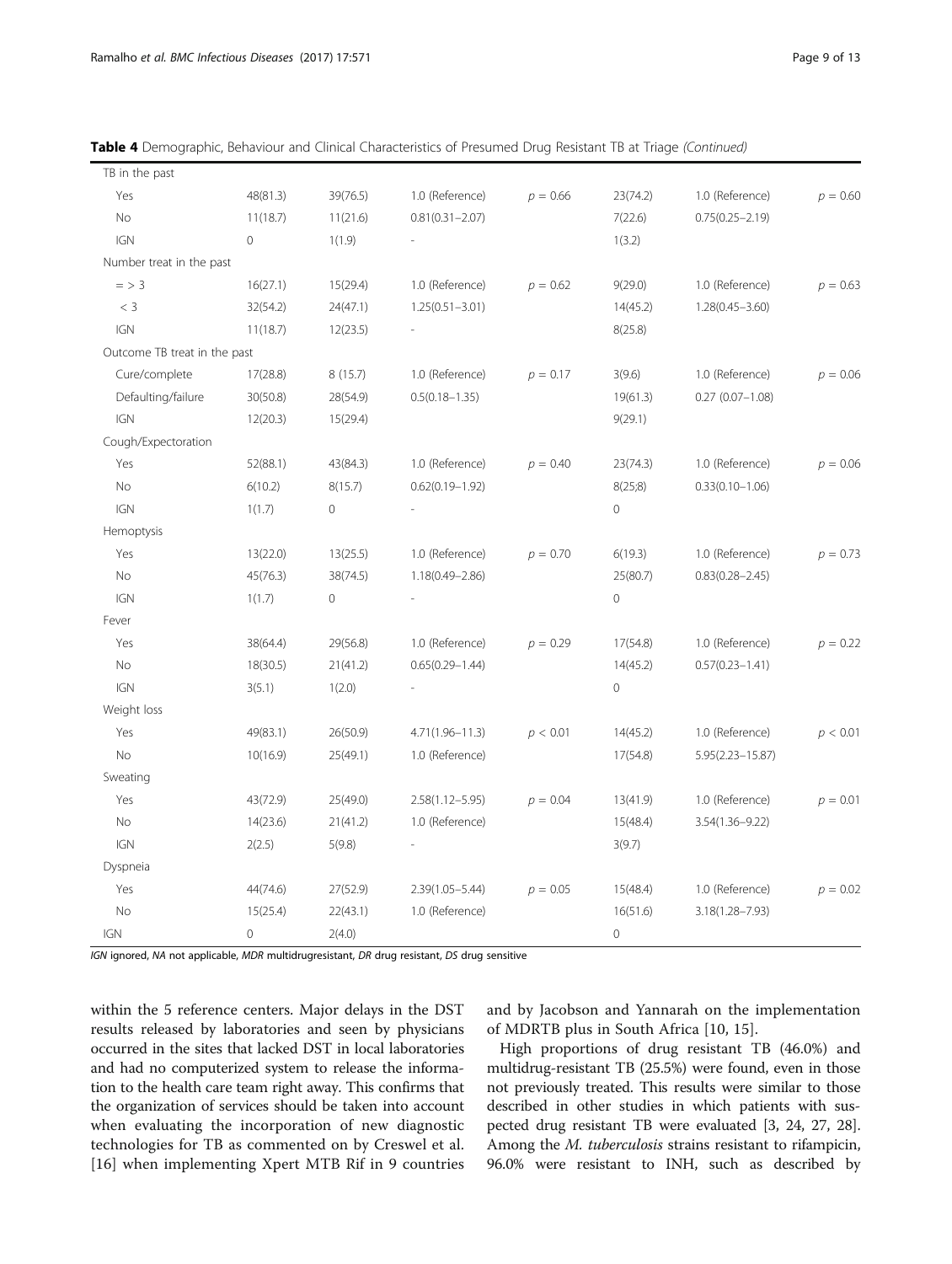| Variable                                                     | DS-TB          | DR/MDR-TB |                     |            | MDR-TB         |                      | p value    |
|--------------------------------------------------------------|----------------|-----------|---------------------|------------|----------------|----------------------|------------|
|                                                              | N (%)          | N (%)     | OR(95% CI)          | p value    | N (%)          | OR(95% CI)           |            |
| Treatment and Laboratory results at Triage                   |                |           |                     |            |                |                      |            |
| AFB at triagem                                               |                |           |                     |            |                |                      |            |
| Pos                                                          | 53(89.8)       | 41(80.4)  | 1.0 (Reference)     | $p = 0.34$ | 24(77.4)       | 1.0 (Reference)      | $p = 0.19$ |
| Neg                                                          | 6(10.2)        | 8(15.7)   | $0.58(0.18 - 1.80)$ |            | 6(19.3)        | $0.45(0.13 - 1.55)$  |            |
| <b>IGN</b>                                                   | $\circ$        | 2(3.9)    |                     |            | 1(3.2)         |                      |            |
| HIV testing result                                           |                |           |                     |            |                |                      |            |
| Positive                                                     | 9(15.3)        | 3(5.9)    | 1.0 (Reference)     | $p = 0.06$ | 3(9.7)         | 1.0 (Reference)      | $p = 0.33$ |
| Negative                                                     | 27(45.8)       | 34(62.7)  | $0.26(0.06 - 1.07)$ |            | 18(56.1)       | $0.50(0.11 - 2.10)$  |            |
| <b>IGN</b>                                                   | 11(38.9)       | 14(27.4)  |                     |            | 10(32.2)       |                      |            |
| Chest X Ray(Images)                                          |                |           |                     |            |                |                      |            |
| Typical                                                      | 56(94.8)       | 45(88.2)  | 1.0 (Reference)     | $p = 0.08$ | 25(80.6)       | 1.0 (Reference)      | $p = 0.01$ |
| Compatible                                                   | 1(1.9)         | 6(11.8)   | $0.13(0.01 - 1.15)$ |            | 6(19.4)        | $0.07(0.008 - 0.65)$ |            |
| Atipical                                                     | 2(3.3)         | $\circ$   |                     |            | 0              |                      |            |
| Cavitation                                                   |                |           |                     |            |                |                      |            |
| Yes                                                          | 52(88.1)       | 40(78.4)  | 1.0 (Reference)     | $p = 0.16$ | 23(74.2)       | 1.0 (Reference)      | $p = 0.19$ |
| No                                                           | 6(10.0)        | 10(19.5)  | $0.46(0.15 - 1.37)$ |            | 7(22.6)        | $0.37(0.11 - 1.25)$  |            |
| <b>IGN</b>                                                   | 1(1.9)         | 1(1.9)    |                     |            | 1(3.2)         |                      |            |
| Empirical treament                                           |                |           |                     |            |                |                      |            |
| Yes                                                          | 58 (98.3)      | 48(94.1)  | 1.0 (Reference)     | $p = 0.51$ | 28(90.3)       | 1.0 (Reference)      | $p = 0.23$ |
| 1st line drugs                                               | 51             | 34        | $0.27(0.02 - 2.73)$ |            | 12             | $0.16(0.01 - 1.61)$  |            |
| 2nd line drugs                                               | $\overline{7}$ | 14        |                     |            | 16             |                      |            |
| No                                                           | 1(1.7)         | 3(5.9)    |                     |            | 3(9.7)         |                      |            |
| Anti_TB drugs prescribed at triage                           |                |           |                     |            |                |                      |            |
| Maintained the regimen                                       | 18(30.5)       | 18(35.3)  | 1.0(Reference)      | $p = 0.59$ | 12(38.7)       | 1.0 (Reference)      | $p = 0.43$ |
| Start new TB regimen                                         | 41(69.5)       | 33(64.7)  | $1.24(0.56 - 2.76)$ |            | 19(61.3)       | $1.44(0.57 - 3.57)$  |            |
| Treatment and Laboratory results among 95 pDR-TB Followed-up |                |           |                     |            |                |                      |            |
| Adverse reaction                                             |                |           |                     |            |                |                      |            |
| Yes                                                          | 7(15.6)        | 11(22.0)  | 1.0 (Reference)     | $p = 0.88$ | 8(27.6)        | 1.0 (Reference)      | $p = 0.82$ |
| No                                                           | 20(44.5)       | 34(68.0)  | $0.92(0.30 - 2.76)$ |            | 20(68.9)       | $1.14(0.34 - 3.75)$  |            |
| <b>IGN</b>                                                   | 18(40.0)       | 5(10.0)   |                     |            | 1(3.4)         |                      |            |
| Change of treat                                              |                |           |                     |            |                |                      |            |
| Yes                                                          | 9(20.0)        | 27(54.0)  | 1.0 (Reference)     | $p = 0.03$ | 20(68.9)       | 1.0 (Reference)      | p < 0.01   |
| Use DST results                                              | 3              | 21        | $2.85(1.06 - 7.60)$ |            | 16             | 4.69(1.53-14.34)     |            |
| Other                                                        | $\,$ 6 $\,$    | 6         |                     |            | $\overline{4}$ |                      |            |
| No                                                           | 19(42.0)       | 20(40.0)  |                     |            | 9(31.1)        |                      |            |
| IGN                                                          | 17(37.8)       | 3(6.0)    |                     |            |                |                      |            |
| AFB 6th month                                                |                |           |                     |            |                |                      |            |
| Positive                                                     | 2(4.5)         | 6(12.0)   | 1.0 (Reference)     | $p = 0.35$ | 4(13.8)        | 1.0 (Reference)      | $p = 0.49$ |
| Negative                                                     | 17(37.8)       | 23(46.0)  | 2.21(0.39-12.36)    |            | 12(41.4)       | $2.80(0.44 - 18.0)$  |            |
| IGN                                                          | 26(57.8)       | 21(42.0)  |                     |            | 13 (44.8)      |                      |            |

<span id="page-9-0"></span>Table 5 Radiological and Laboratory Results and Treatment Prescription at Triage and during the follow-up in 110 Presumed Drug Resistant Tuberculosis Cases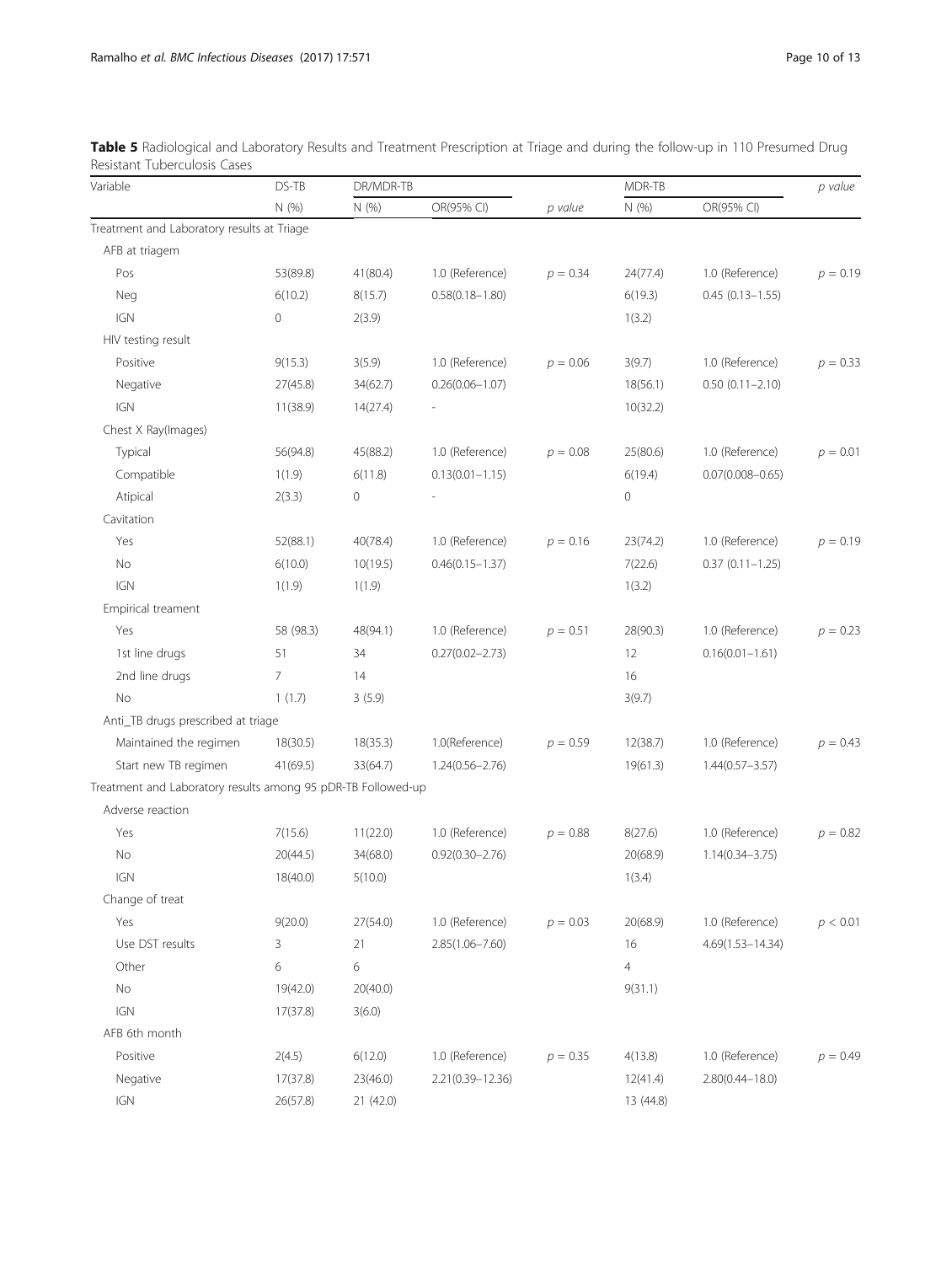| Culture results 6th month      |          |                |                     |            |              |                      |            |
|--------------------------------|----------|----------------|---------------------|------------|--------------|----------------------|------------|
| Pos                            | 1(2.2)   | 10(20.0)       | 1.0 (Reference)     | $p = 0.10$ | 6(20.7)      | 1.0 (Reference)      | $p = 0.17$ |
| Neg                            | 12(26.7) | 17(34.0)       | 7.05(0.79-62.72)    |            | 11(37.9)     | $6.54(0.67 - 63.33)$ |            |
| Cont                           | 1(2.2)   | 1(2.0)         | $\sim$              |            | $\mathbf{0}$ |                      |            |
| <b>IGN</b>                     | 31(68.9) | 22(44.0)       |                     |            | 12(41.4)     |                      |            |
| Treatment Outcome at 6th month |          |                |                     |            |              |                      |            |
| Favourable                     | 23(51.0) | 33(66.0)       | $2.42(1.02 - 5.78)$ | $p = 0.04$ | 21(72.4)     | $2.51(0.92 - 6.84)$  | $p = 0.07$ |
| Unfavourable                   | 22(48.9) | 13(26.0)       | 1.0 (Reference)     |            | 8(27.6)      | 1.0 (Reference)      |            |
| Default                        | 20       | $\overline{2}$ |                     |            |              |                      |            |
| Failure                        |          | 10             |                     |            | 6            |                      |            |
| Death                          |          |                |                     |            |              |                      |            |
| Transfer                       |          | 4(8.0)         |                     |            |              |                      |            |

Table 5 Radiological and Laboratory Results and Treatment Prescription at Triage and during the follow-up in 110 Presumed Drug Resistant Tuberculosis Cases (Continued)

IGN ignored, NA not applicable, MDR multidrug resistant, DR drug resistant; DS drug sensitive

Kurbatova [\[29](#page-12-0)] suggesting that rifampicin resistance can be used as a proxy for MDR-TB.

The factors associated with the occurrence of MDR-TB observed in our study (lower sweating, presence of comorbidities and typical chest x ray images) were similar to those described by Martinez [\[30](#page-12-0)]. However, we observed no association of MDR-TB with other variables identified in other studies, such as TB in the past, contact with TB, cavitation in chest X-ray, alcoholism, smoking, type 2 diabetes mellitus, HIV infection, and prison inmates [\[28, 30](#page-12-0)–[34\]](#page-12-0). Such results may reflect the small sample size and low frequency of these variables in MDR-TB cases.

In our study, DR and MDR TB cases had higher proportions changing or initiating treatment after DST results and higher favorable outcomes, similar to those described (44.0%–57.0%) by Yacobson [[15](#page-11-0)] and Gler [[25](#page-11-0)].

Compared to DS-TB cases, no difference was observed in culture conversion at the sixtieth month in patients with drug resistant TB, which is a different result from that described by others [\[10](#page-11-0), [15,](#page-11-0) [30](#page-12-0)]. At the sixtieth month of follow-up, it was observed a high defaulting rate (23.0%) similar to that described (26.0%) by Tockzek et al. [[35](#page-12-0)] when evaluating 10 studies where no direct observed therapy was performed.

The strengths of our study include: (a) standardized screening of presumed DR TB patients enrolled from 5 Reference Sites in four States; (b) the culture and DST were done in a reference laboratory that follows the standard WHO guidelines and, (c) the personnel performing the DST were unaware of the patient's clinical or radiographic findings. The limitations of this study are that it relies on small sample size from metropolitan areas within four States, which may not be representative of the whole country, and that we included only patients with culture confirmed TB. Additionally, the exclusion of

individuals at high risk for MDR TB that doctors used a previous DST result to manage treatment, may explain the lack of association with factors such as previous TB, contact with TB, cavitation in chest X-ray, alcoholism, smoking, type II diabetes mellitus, as described in the literature.

#### Conclusions

This study shows a high rate of empirical treatment and long delays for DST results. Favorable treatment outcomes among DR and MDR-TB patients was due to the adoption of an appropriate treatment, mainly among those that started first line regimens empirically. Improvements in the flow of patients and/or clinical samples to referral centers and, use of triage clinical procedures at referral level with higher performance, may be helpful to provide a more appropriate case management.

#### **Abbreviations**

CI: Confidence interval; CRPHF-Fiocruz-RJ: Centro de Referência Hélio Fraga – Fundação Oswaldo Cruz – Rio de Janeiro; DRTB: Drug resistant tuberculosis; DST: Drug susceptibility test; DSTB: Drug sensitive tuberculosis; EMB: Ethambutol; HM-SES-CE: Hospital Messejana – Secretaria Estadual do Ceará; HU-SES-RGS: Hospital Sanatorio Partenon-Secretaria Estadual de Saúde do Rio Grande do Sul; ICF-SES-SP: Instituto Clemente Ferreira – Secretaria Estadual de São Paulo; IETAP-SES-RJ: Instituto Estadual Ary Parreiras – Secretaria Estadual do Rio de Janeiro; INH: Isoniazid; IQR: Interquartile; LJ: Lowenstein Jensen; MDRTB: Multi-drug resistant tuberculosis; pDRTB: Presumtive diagnosis of drug-resistant tuverculosis; PM: Methods of proportions; PZA: Pyrazinamide; RIF: Rifampicin; TB: Tuberculosis

#### Acknowledgments

The authors would like to thank the study participants.

#### Authors' contribution

Conceived and designed the study: AD, PPJP, IL, PIF, SBS, MMO and ALK. Performed the experiments: DMPR, PFCM, MKA, TB, MPD, EM, CFD, ANG. Analyzed the data: DMPR, JUB and ALK. Wrote the paper: DMPR, AD, PPJP, IL, PIF, SBS, MMO and ALK. All authors read and approved the final manuscript.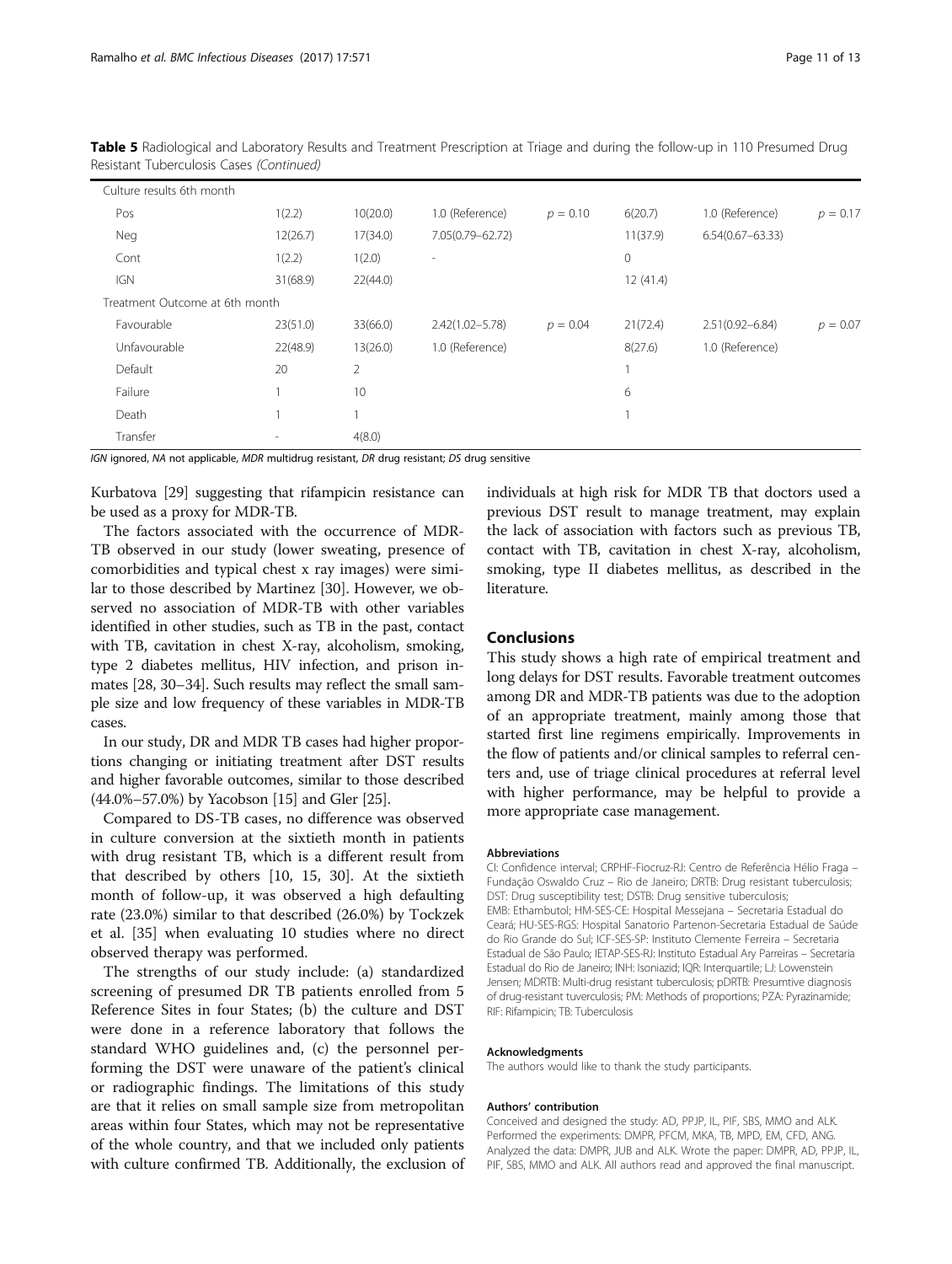#### <span id="page-11-0"></span>Funding

This research was supported by the United States Agency for International Development (USAID) Cooperative Agreement (TREAT TB Agreement No. GHN‐A‐00‐08‐00004‐00) and CNPq/INCT 573548/2008-0. ALK is recipient of a career award from CNPq (produtividade em pesquisa) and FAPERJ (Cientistas do Nosso Estado). The funders had no role in study design, data collection and analysis, the decision to publish, or the preparation of the manuscript.

#### Availability of data and materials

Restrictions apply to the availability of these data, which were used under license for the current study, and so are not publicly available. Data are, however, available from the authors upon reasonable request.

#### Ethics approval and consent to participate

The protocol was approved by the National Research Ethics Committee (CONEP N° 520/2011; Register: 16,571 – Process: n° 25,000.115789/2011–94) and by the Ethics Advisory Group at The Union, number: 11/11. The protocol was also approved by each appropriate local Institutional Review Board and Ethics Committee.

#### Consent for publication

Not applicable.

#### Competing interests

The authors declare that they have no competing interests.

#### Publisher's Note

Springer Nature remains neutral with regard to jurisdictional claims in published maps and institutional affiliations.

#### Author details

<sup>1</sup>Tuberculosis Academic Program, Medical School and Hospital Complex HUCFF-IDT, Federal University of Rio de Janeiro, Rio de Janeiro, Brazil. <sup>2</sup>Helio Fraga Reference Center – ENSP –Fiocruz, Rio de Janeiro, Brazil. <sup>3</sup>Messejana Hospital –State Secretary of Health, Fortaleza, Ceará, Brazil. <sup>4</sup>Ary Parreiras Institute – State Secretary of Health, Rio de Janeiro, Brazil. <sup>5</sup>Sanatório Partenon Hospital - State Secretary of Health, Porto Alegre, Rio Grande do Sul, Brazil. <sup>6</sup>Clemente Ferreira Institute - State Secretary of Health, Sao Paulo, Brazil. <sup>7</sup>International Union Against Tuberculosis and Lung Disease, Paris, France. <sup>8</sup>Liverpool School of Tropical Medicine, Liverpool, UK. <sup>9</sup>MRC Clinical Trials Unit, London, UK.

#### Received: 21 August 2016 Accepted: 7 August 2017 Published online: 15 August 2017

#### References

- 1. World Health Organization: Global Tuberculosis Report (2016). [http://apps.](http://apps.who.int/iris/bitstream/10665/250441/1/9789241565394-eng.pdf) [who.int/iris/bitstream/10665/250441/1/9789241565394-eng.pdf](http://apps.who.int/iris/bitstream/10665/250441/1/9789241565394-eng.pdf). Accessed 24 May 2017.
- 2. World Health Organization: Drug-resistant TB Surveillance & Response -Global Tuberculosis Report (2014). [http://apps.who.int/iris/bitstream/10665/](http://apps.who.int/iris/bitstream/10665/137094/1/9789241564809_eng.pdf) [137094/1/9789241564809\\_eng.pdf](http://apps.who.int/iris/bitstream/10665/137094/1/9789241564809_eng.pdf). Accessed 12 Dec 2014.
- 3. WHO/IUATLD Global Project on Anti-Tuberculosis Drug Resistance Surveillance. Anti-tuberculosis drug resistance in the world: fourth global report. Geneva: World Health Organization; 2008. p. 142.
- 4. Orenstein EW, Basu S, Shah NS, et al. Treatment outcomes among patients with multidrug-resistant tuberculosis: systematic review and meta-analysis. Lancet Infect Dis. 2009;9(3):153–61.
- 5. Johnston JC, Shahidi NC, Sadatsafavi M, FitzGerald JM. Treatment outcomes of multidrug-resistant tuberculosis: a systematic review and meta analysis. PLoS One. 2009;4(9):e6914. doi[:10.1371/journal.pone.0006914.](http://dx.doi.org/10.1371/journal.pone.0006914)
- 6. Ahuja SD, Ashkin D, Avendano M, Banerjee R, Bauer M, Bayona JN, Becerra MC, Benedetti A, Burgos M, Centis R, Chan ED, Chiang CY, Cox H, D'Ambrosio L, DeRiemer K, Dung NH, Enarson D, Falzon D, Flanagan K, Flood J, Garcia-Garcia ML, Gandhi N. Multidrug resistant pulmonary tuberculosis treatment regimens and patient outcomes: an individual patient data meta-analysis of 9,153 patients. PLoS Med. 2012;9(8):e1001300. Epub 2012 Aug 28.
- 7. World Health Organization (WHO). Molecular line probe assays for rapid screening of patients at risk of multidrug-resistant Tuberculosis. [http://www.](http://www.who.int/tb/features_archive/policy_statement.pdf) [who.int/tb/features\\_archive/policy\\_statement.pdf](http://www.who.int/tb/features_archive/policy_statement.pdf). Accessed 2 Nov 2013.
- 8. World Health Organization (2013). WHO monitoring of Xpert MTB/RIF rollout. [http://apps.who.int/iris/bitstream/10665/112469/1/9789241506700\\_](http://apps.who.int/iris/bitstream/10665/112469/1/9789241506700_eng.pdf) [eng.pdf.](http://apps.who.int/iris/bitstream/10665/112469/1/9789241506700_eng.pdf) Accessed 24 May 2017.
- Theron G, Peter J, Dowdy D, Langley I, Squire SB, Dheda K. Do high rates of empirical treatment undermine the potential effect of new diagnostic tests for tuberculosis in high-burden settings? Lancet Infect Dis. 2014;14(6):527–32. doi:[10.1016/S1473-3099\(13\)70360-8.](http://dx.doi.org/10.1016/S1473-3099(13)70360-8) Epub 2014 Jan 15.
- 10. Hanrahah CF, Dorman SE, Erasmus L, Koornhof H, Coetzee G, Golub JE. The impact of expanded testing for multidrug resistant tuberculosis using genotype MTBDRplus in South Africa: an observational cohort study. PLoS One. 2012;7(11):e49898. doi[:10.1371/journal.pone.0049898](http://dx.doi.org/10.1371/journal.pone.0049898). Epub 2012 Nov 30.
- 11. Tukvadze N, Kempker RR, Kalandadze I, Kurbatova E, Leonard MK, Apsindzelashvili R, Bablishvili N, Kipiani M, Blumberg HM. Use of a molecular diagnostic test in AFB smear positive tuberculosis suspects greatly reduces time to detection of multidrug resistant tuberculosis. PLoS One. 2012;7(2): e31563. doi:[10.1371/journal.pone.0031563.](http://dx.doi.org/10.1371/journal.pone.0031563) Epub 2012 Feb 9.
- 12. Boehme CC, Nicol MP, Nabeta P, et al. Feasibility, diagnostic accuracy, and effectiveness of decentralised use of the Xpert MTB/RIF test for diagnosis of tuberculosis and multidrug resistance: a multicentre implementation study. Lancet. 2011;377:1495–505.
- 13. Theron G, Zijenah L, Chanda D. Et al; for the TB-NEAT team. Feasibility, accuracy, and clinical eff ect of point-of-care Xpert MTB/RIF testing for tuberculosis in primary-care settings in Africa: a multicentre, randomised, controlled trial. Lancet. 2014;383(9915):424–35. doi:[10.1016/S0140-](http://dx.doi.org/10.1016/S0140-6736(13)62073-5) [6736\(13\)62073-5](http://dx.doi.org/10.1016/S0140-6736(13)62073-5). Epub 2013 Oct 28.
- 14. Yadav RN, Singh BK, Sharma SK, Sharma R, Soneja M, Sreenivas V, Myneedu VP, Hanif M, Kumar A, Sachdeva KS, Paramasivan CN, Vollepore B, Thakur R, Raizada N, Arora SK, Sinha S. Comparative evaluation of GenoType MTBDRplus line probe assay with solid culture method in early diagnosis of multidrug resistant tuberculosis (MDR-TB) at a tertiary care centre in India. PLoS One. 2013;8(9):e72036. doi[:10.1371/journal.pone.0072036 eCollection 2013.](http://dx.doi.org/10.1371/journal.pone.0072036 eCollection 2013)
- 15. Jacobson KR, Theron D, Kendall EA, Franke MF, Barnard M, van Helden PD, Victor TC, Streicher EM, Murray MB, Warren RM. Implementation of genotype MTBDRplus reduces time to multidrug-resistant tuberculosis therapy initiation in South Africa. Clin Infect Dis. 2013;56(4):503–8. doi[:10.1093/cid/cis920.](http://dx.doi.org/10.1093/cid/cis920) Epub 2012 Oct 22.
- 16. Creswell J, Codlin AJ, Andre E, Micek MA, Bedru A, Carter EJ, Yadav RP, Mosneaga A, Rai B, Banu S, Brouwer M, Blok L, Sahu S, Ditiu L. BMC Infect Dis. 2014;14:2. doi: [10.1186/1471-2334-14-2.](http://dx.doi.org/10.1186/1471-2334-14-2)
- 17. Dinnes J, Deeks J, Kunst H, Gibson A, Cummins E, Waugh N, Drobniewski F, Lalvani A. A systematic review of rapid diagnostic tests for the detection of tuberculosis infection. Health Technol Assess. 2007;11(3):1–196.
- 18. Barnard M, Albert H, Coetzee G, O'Brien R, Bosman ME. Rapid molecular screening for multidrug-resistant tuberculosis in a high volume public health laboratory in South Africa. Am J Respir Crit Care Med. 2008;177:787–92.
- 19. Casal M, Vaquero M, Rinder H, Tortoli E, Grosset J, et al. A case control study for multidrug-resistant tuberculosis: risk factors in four European countries. Microb Drug Resist. 2005;11:62–7.
- 20. Oliveira GP, Torrens AW, Bartholomay P, Barreira D. Tuberculosis in Brazil: last ten years analysis - 2001-2010. Braz J Infect Dis. 2013;17(2):218–33. doi:[10.1016/j.bjid.2013.01.005](http://dx.doi.org/10.1016/j.bjid.2013.01.005).
- 21. Dheda K, Gumbo T, Gandhi NR, Murray M, Theron G, Udwadia Z, Migliori GB, Warren R. Global control of tuberculosis: from extensively drug-resistant to untreatable tuberculosis. Lancet Respir Med. 2014;2(4):321–38. doi:[10.1016/](http://dx.doi.org/10.1016/S2213-2600(14)70031-1) [S2213-2600\(14\)70031-1.](http://dx.doi.org/10.1016/S2213-2600(14)70031-1)
- 22. Manual de recomendações para o controle da tuberculose no Brasil/ Ministério da Saúde, Secretaria de Vigilância em Saúde, Departamento de Vigilância Epidemiológica. – Brasília : Ministério da Saúde, 2011. p. 284. [http://bvsms.saude.gov.br/bvs/publicacoes/manual\\_recomendacoes\\_](http://bvsms.saude.gov.br/bvs/publicacoes/manual_recomendacoes_controle_tuberculose_brasil.pdf) [controle\\_tuberculose\\_brasil.pdf](http://bvsms.saude.gov.br/bvs/publicacoes/manual_recomendacoes_controle_tuberculose_brasil.pdf).
- 23. Kent PT, Kubica GP. Public health mycobacteriology—a guide for the level III laboratory. PLoS One. 2010;5(8):e12082. doi: [10.1371/journal.pone.0012082](http://dx.doi.org/10.1371/journal.pone.0012082). U.S. Government Printing Office, Washington, DC.
- 24. Shin SS, Asencios L, Yagui M, Yale G, Suárez C, Bayona J, Bonilla C, Jave O, Contreras CC, Atwood S, Blaya JA, Ershova J, Cegielski JP. Impact of rapid drug susceptibility testing for tuberculosis: program experience in lima, Peru. Int J Tuberc Lung Dis. 2012;16(11):1538–43. doi[:10.5588/ijtld.12.0071](http://dx.doi.org/10.5588/ijtld.12.0071). Epub 2012 Sep 14.
- 25. Gler MT, Guilatco RS, Guray CV, Tupasi TE. Screening outcomes from patients with suspected multidrug-resistant tuberculosis: lessons learned in the Philippines. Int J Tuberc Lung Dis. 2012;16(10):1326–30. doi:[10.5588/ijtld.12.0038.](http://dx.doi.org/10.5588/ijtld.12.0038) Epub 2012 Aug 3.